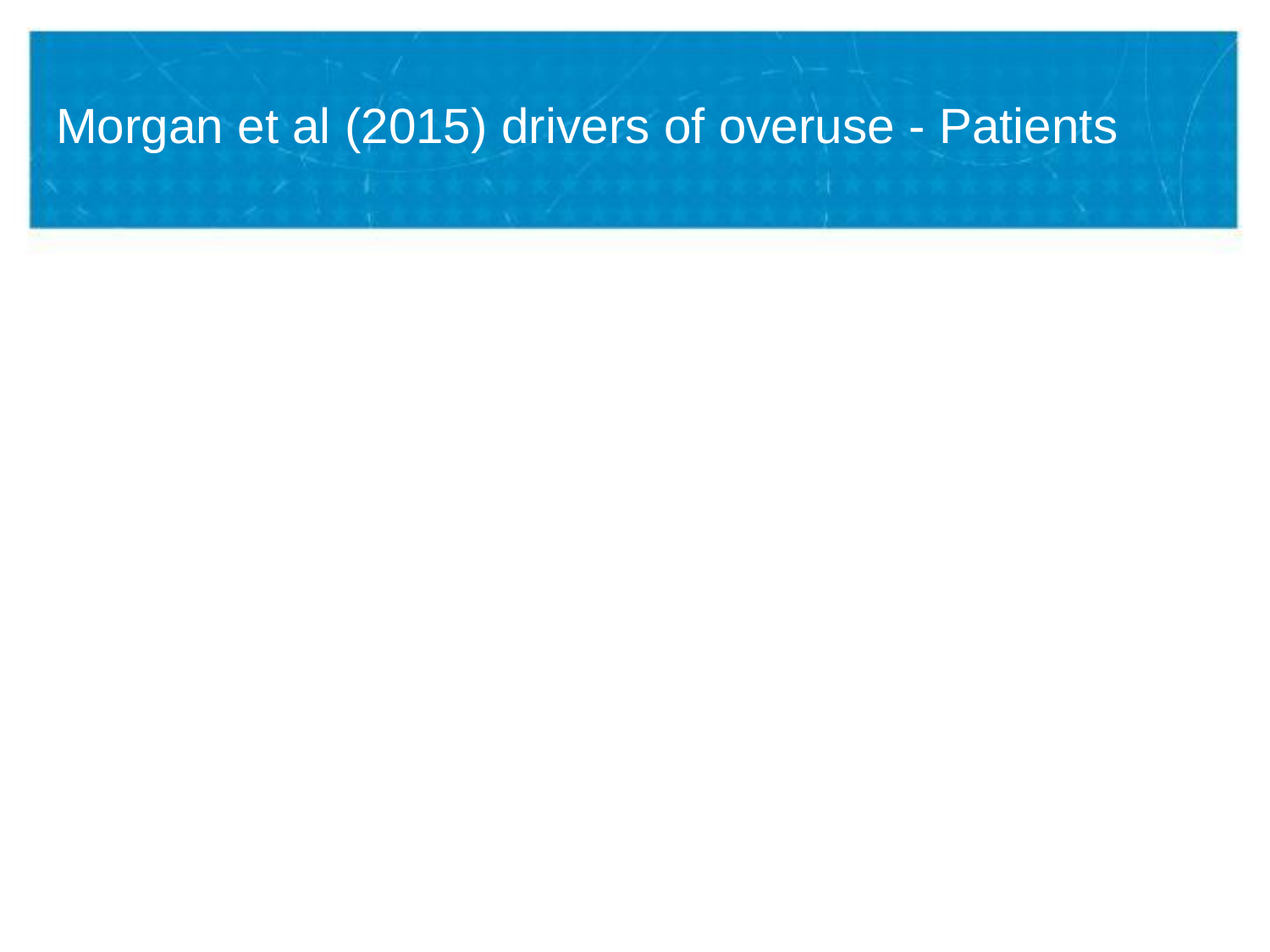Morgan et al (2015) drivers of overuse - Patients

#### **Extrinsic**

• Advocacy groups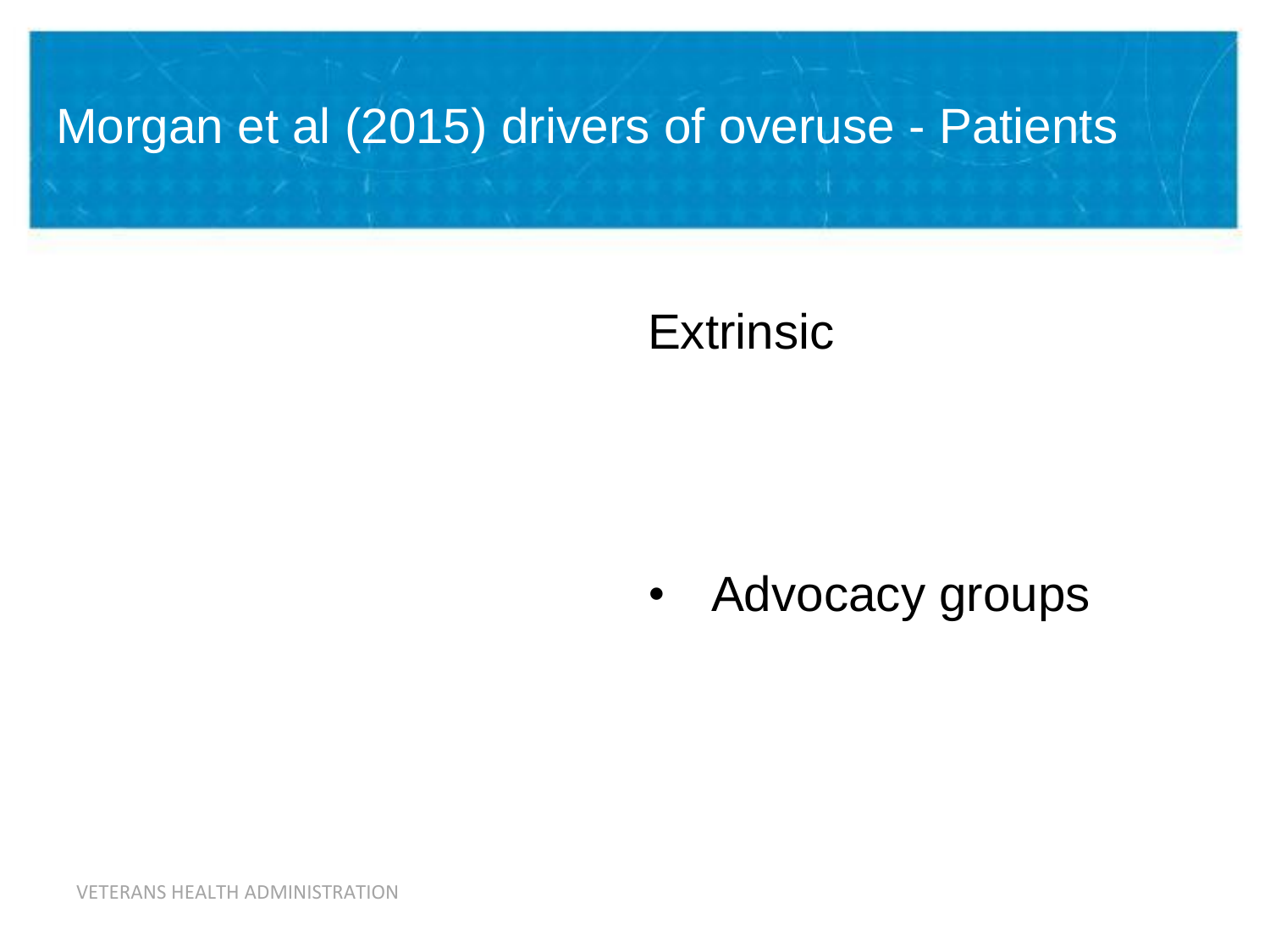# Three ways de-implementation is different

- Outcomes may be different
	- Unintended consequences
- Heuristics & routines exist
	- Have to be suppressed while forming new
- (Underlying) Cause
	- It's the same… but we approach it like it's not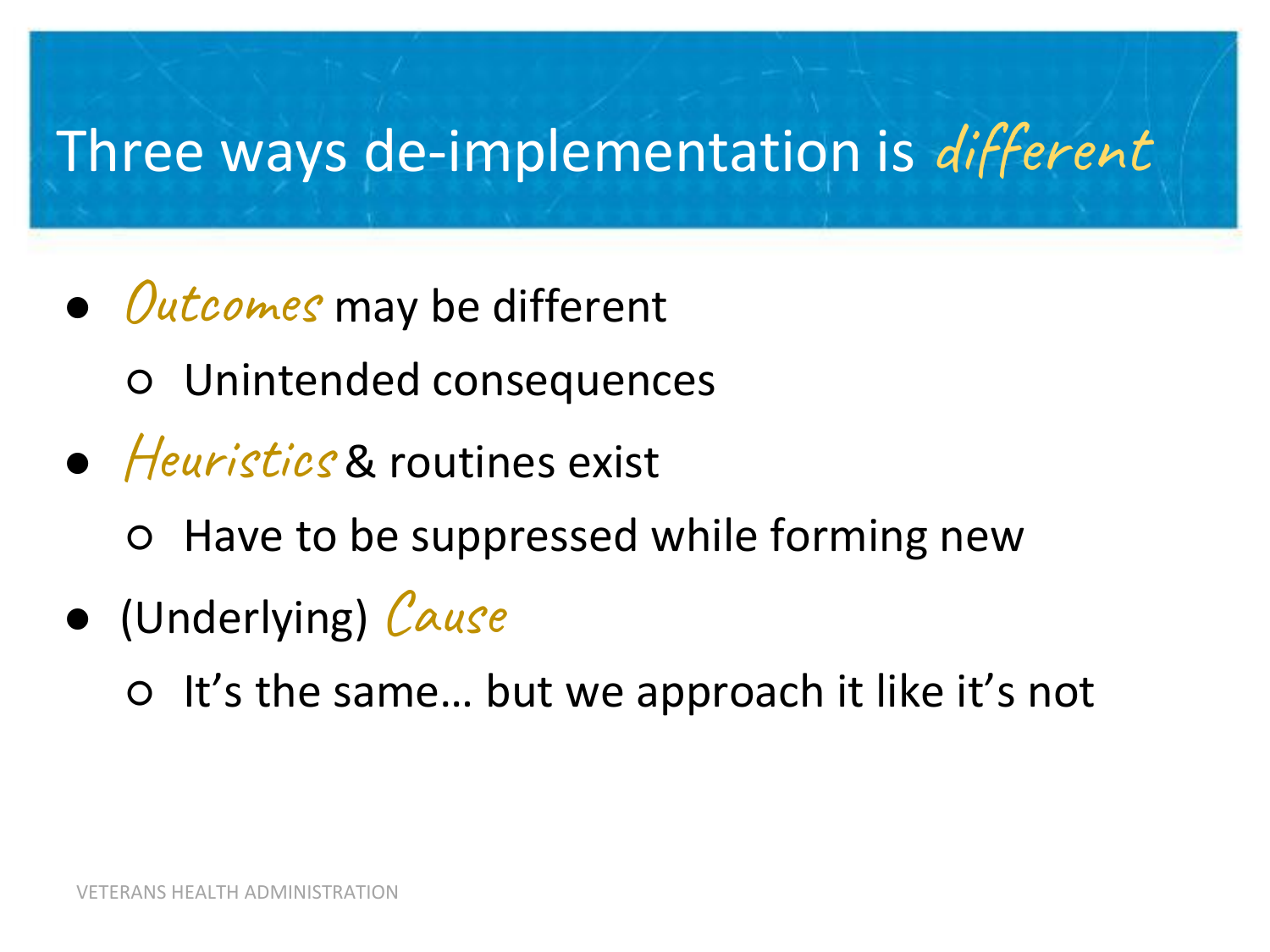# **Outcomes**

● Outcomes may be different - hx, cultural context (Prusaczyk et al 2020)



vou need more than your breasts examined.

> A manumogram is a omoeram. U you're still not convinced In which case, you need more than you asts examined. Find the time. Have a mammogram

> > and March 19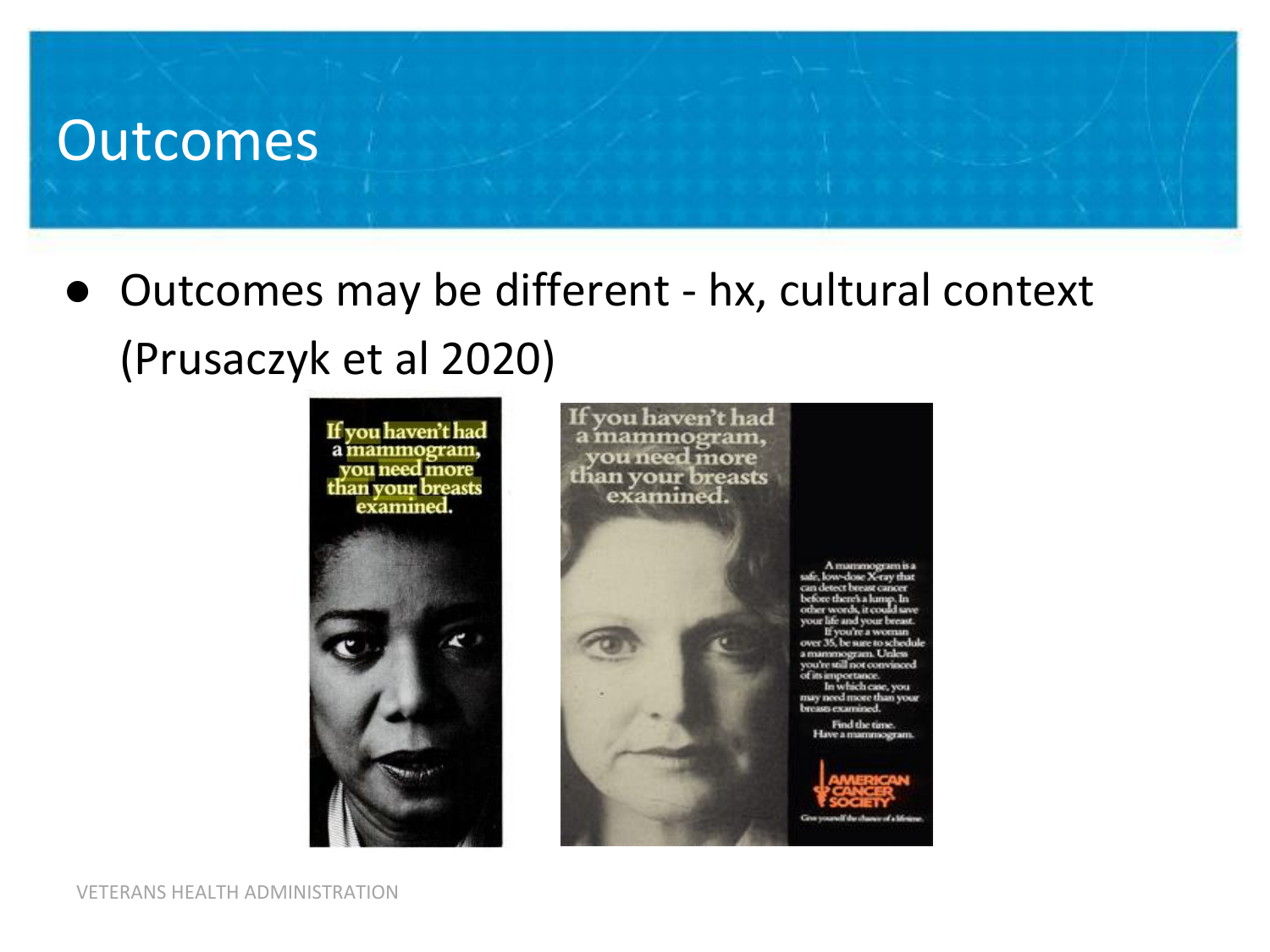# Outcomes - unintended consequences

● Overuse, by definition, has constituencies ○ Financial, professional, political (Norton & Chambers 2020);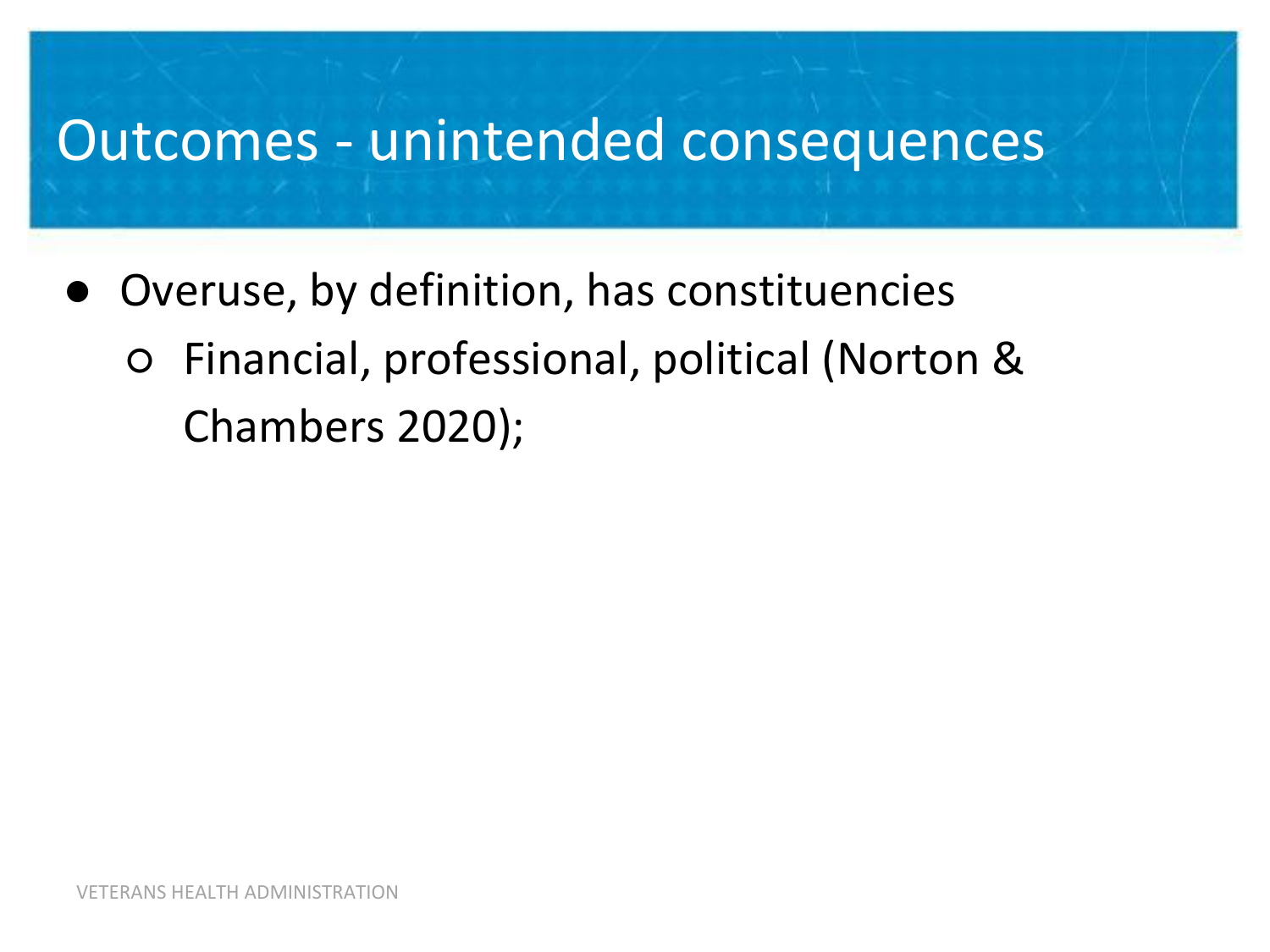### Outcomes - unintended consequences

"The football team at my high school, they were tough. After they sacked the quarterback, they went after his family."

#### [RODNEY DANGERFIELD](https://www.moviequotes.com/quotes-by/rodney-dangerfield/)

- Thornton Melon, Back to School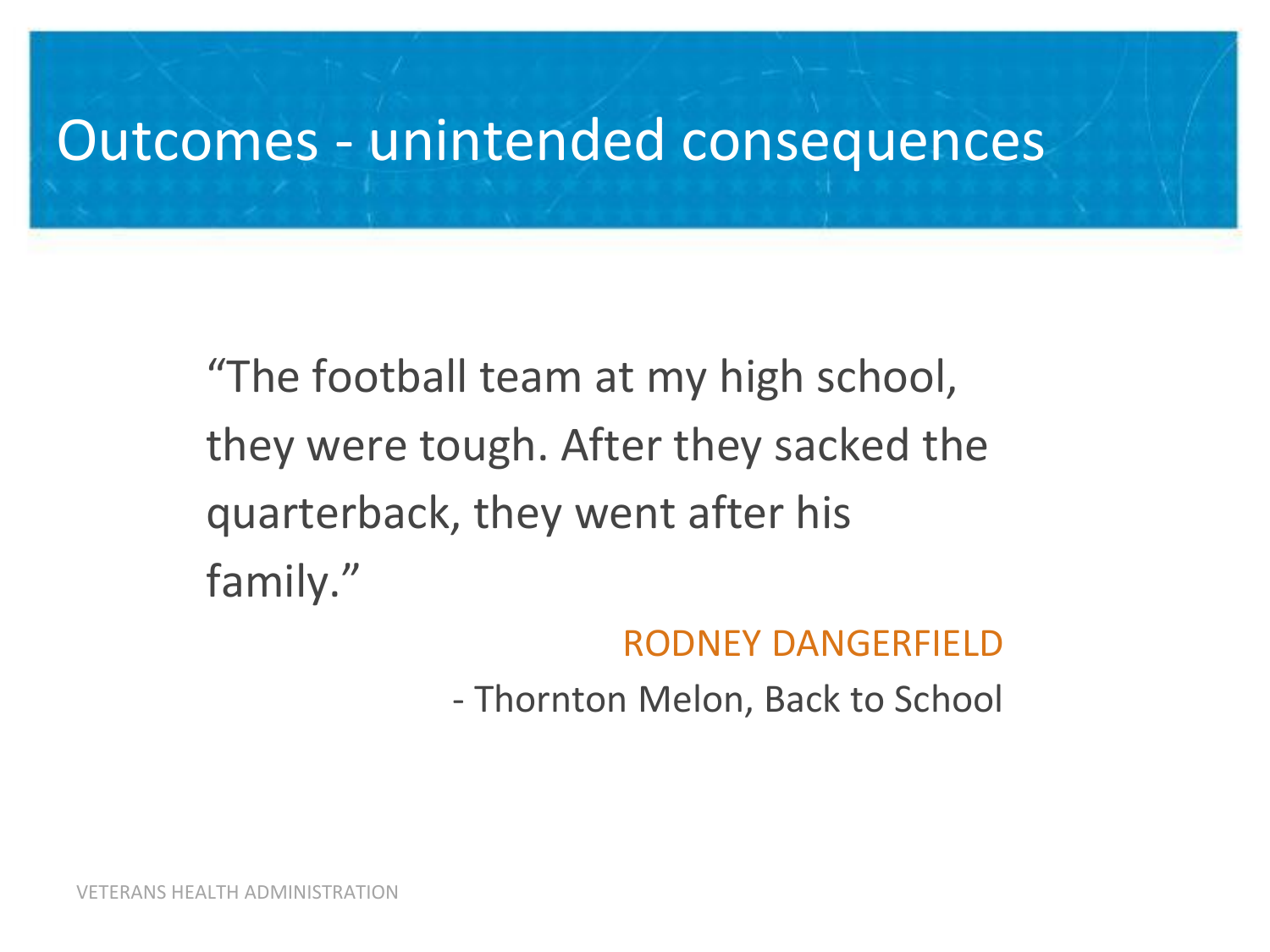# Outcomes - unintended consequences

- 1995 Agency for Health Care Policy and Research (AHCPR--now AHRQ) nearly defunded over lower-back treatment guidelines (Schlachter 2017; Deyo 2008)
	- Deyo lecture <https://bit.ly/2ASDup5>@ 2008 Birnbaum lecture <https://bit.ly/2MJ3d5Z>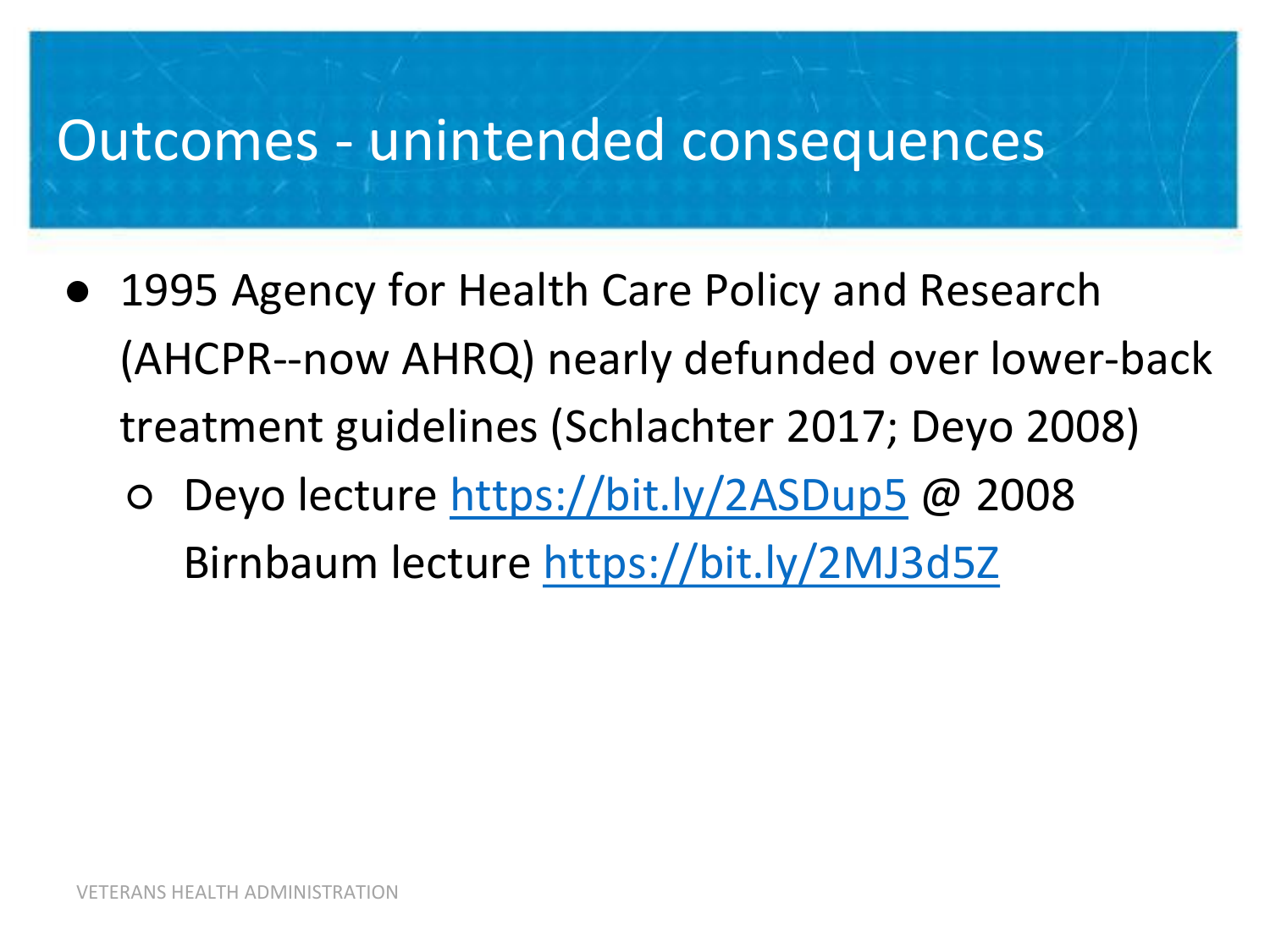# Unintended consequences

- Psychological reactance = negative cognition when individual feels their freedom or prerogative is threatened (Quick et al 2007; Clee & Wicklund 1980)
	- Mistrust, counter arguing
	- Anger, irritation
- Imprudent efforts to deprescribe could cause patients to become broadly mistrustful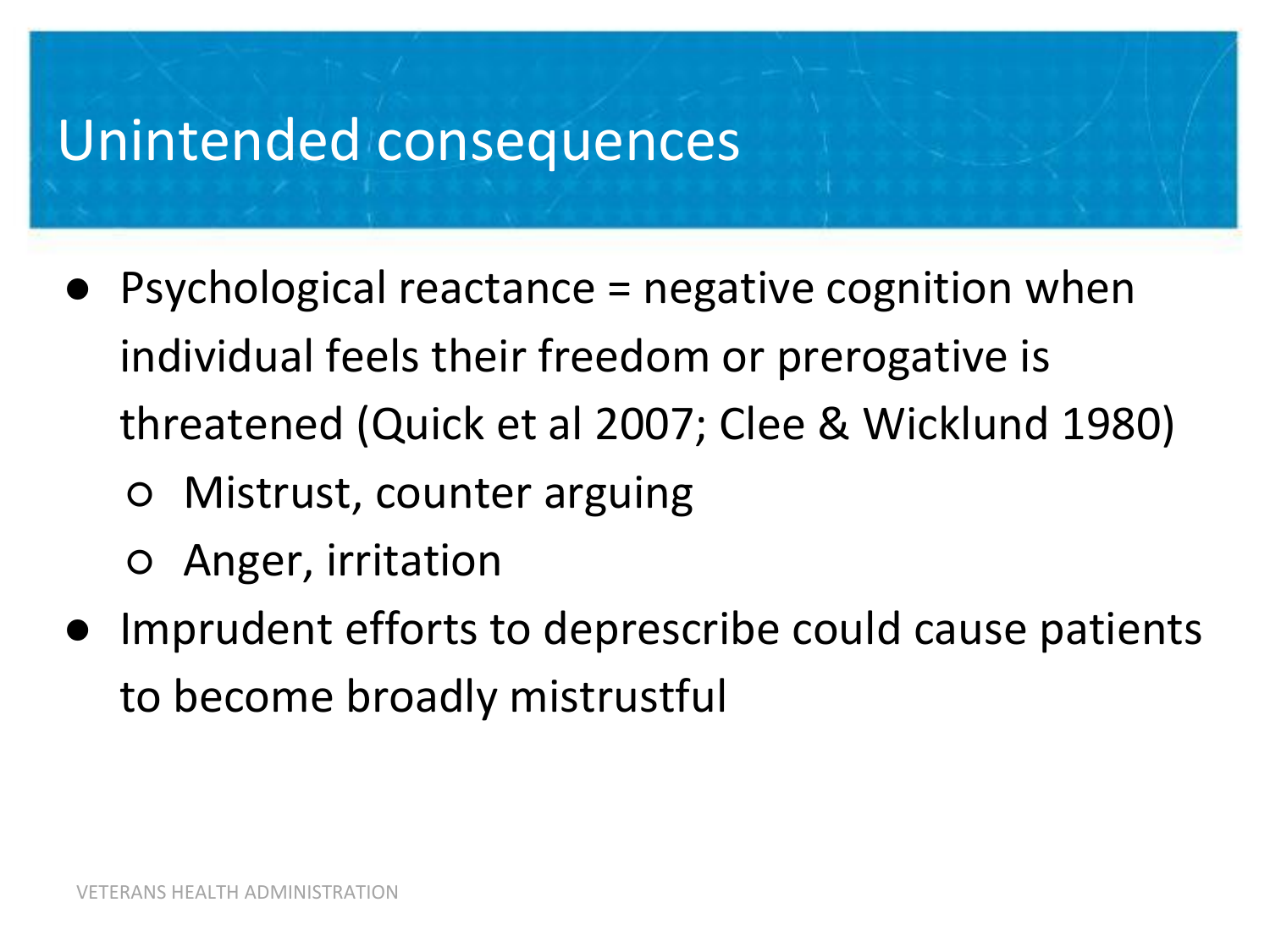## **Counter-arguing**

#### **MONEY**

#### 'This isn't about the mask, it's about control': Costco customer asked to leave after refusing to wear a face covering

**Josh Rivera USA TODAY** 

Published 7:16 p.m. ET May 20, 2020 | Updated 5:42 p.m. ET May 22, 2020



#### Doctors' new coronavirus threat: Patients who refuse to wear masks

Health care workers don't want to fight the mask culture war, but they're being forced to. By Lois Parshley | May 21, 2020, 3:40pm EDT

**C** SHARE



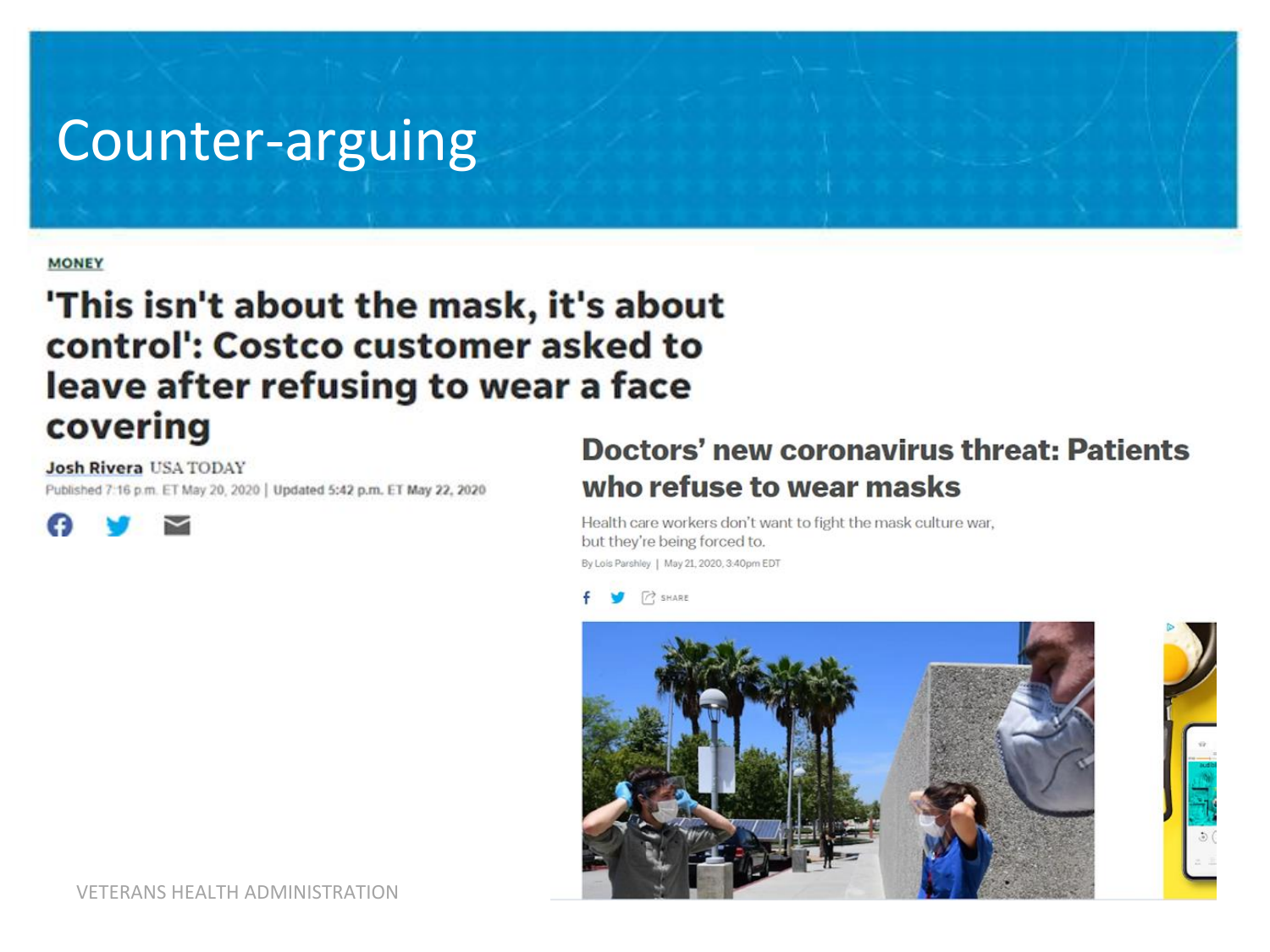# Anger

US Crime + Justice Energy + Environment Extreme Weather Space + Science



News & Politics (13 Videos)

#### Man refusing to wear mask breaks arm of Target employee

Two men were arrested for felony battery after starting a fight with employees at a Los Angeles Target store over wearing masks inside the store. Source: CNN





LIVE TV

 $\alpha$ 

Edition  $\vee$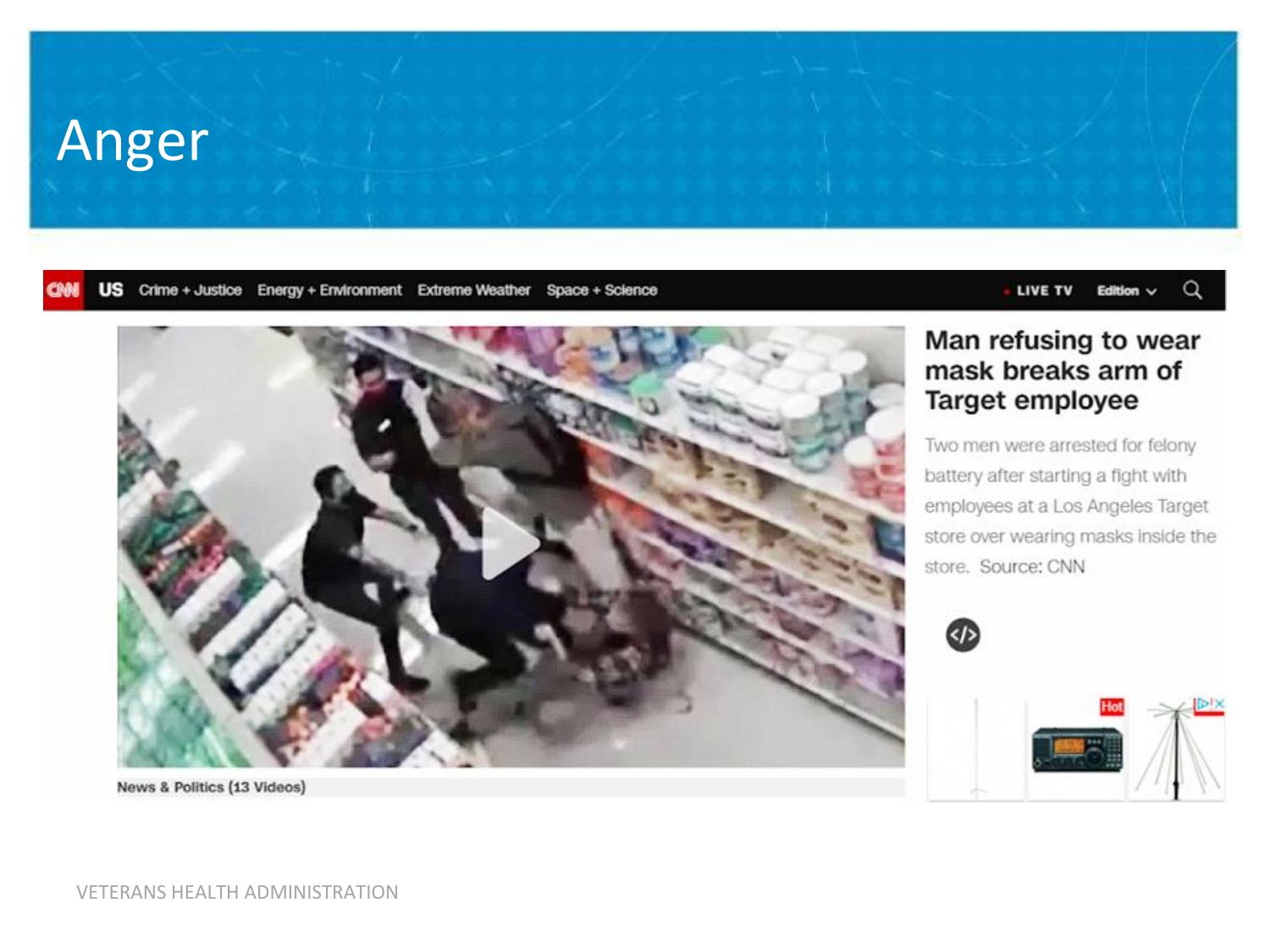# Dilema: Challenge an idea without attacking

● The more people feel attacked, the more likely they are to harden their position

○ Book: *Being Wrong* by Kathryn Schulz

- Example from meta-analysis of audit-and-feedback (Kluger & DeNisi 1996)
	- ⅓ of audit & feedback associated w/ worse quality
- One reason why efforts characterize those to adopt/implement, e.g., laggards (Rogers 2005), is so fraught.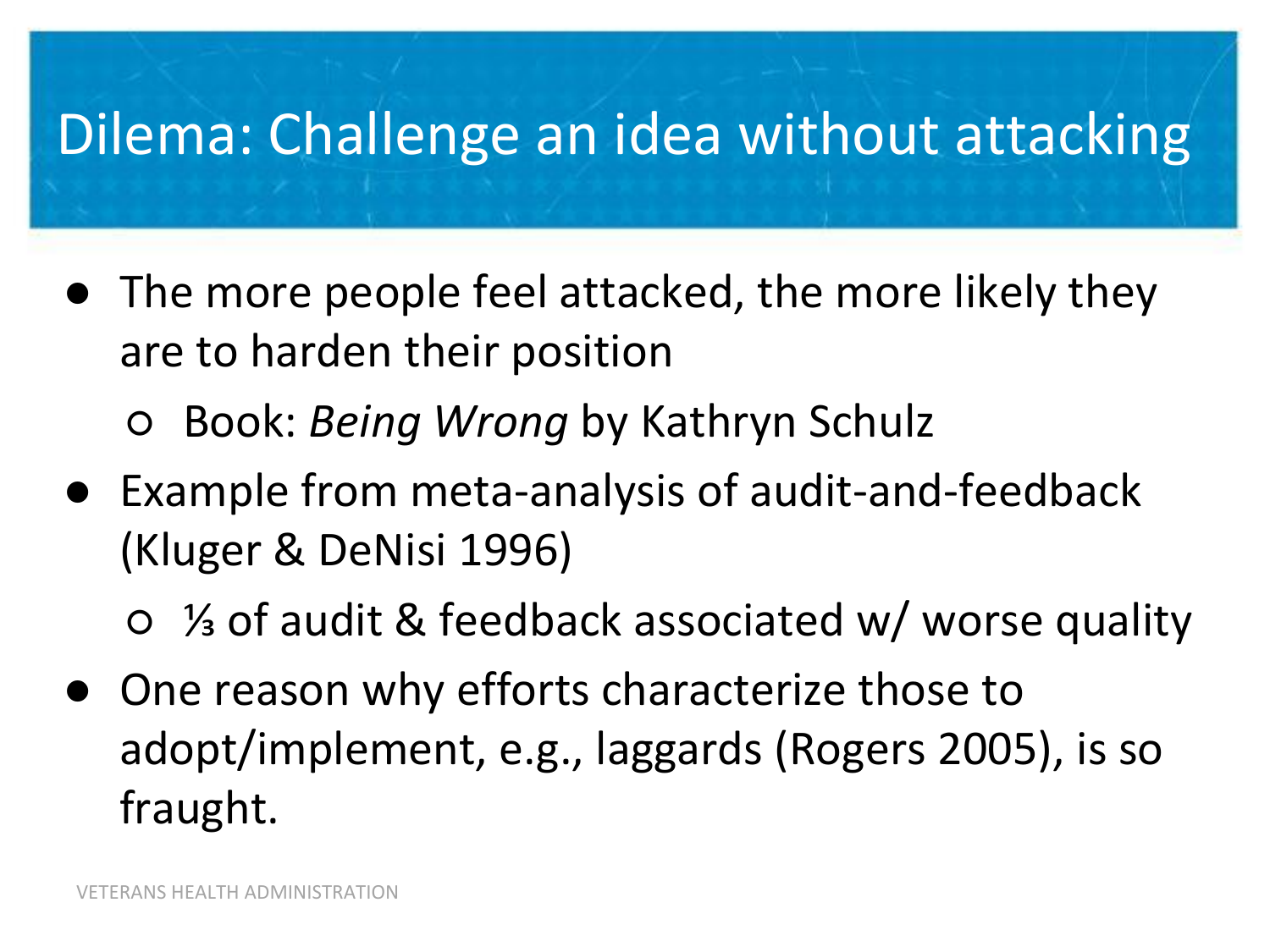#### Concern over patient resistance

- Providers report patient ambivalence / resistance about deprescribing (Anderson et al 2014; Stryczek et al 2019)
- May not materialize, but could still be barrier (Stryczek et al 2019; Parikh et al 2020)

Interviewer: "Could you give me an example of a time when that conversation happened?"

Provider: "With this specific drug? No. But it happens all of the time."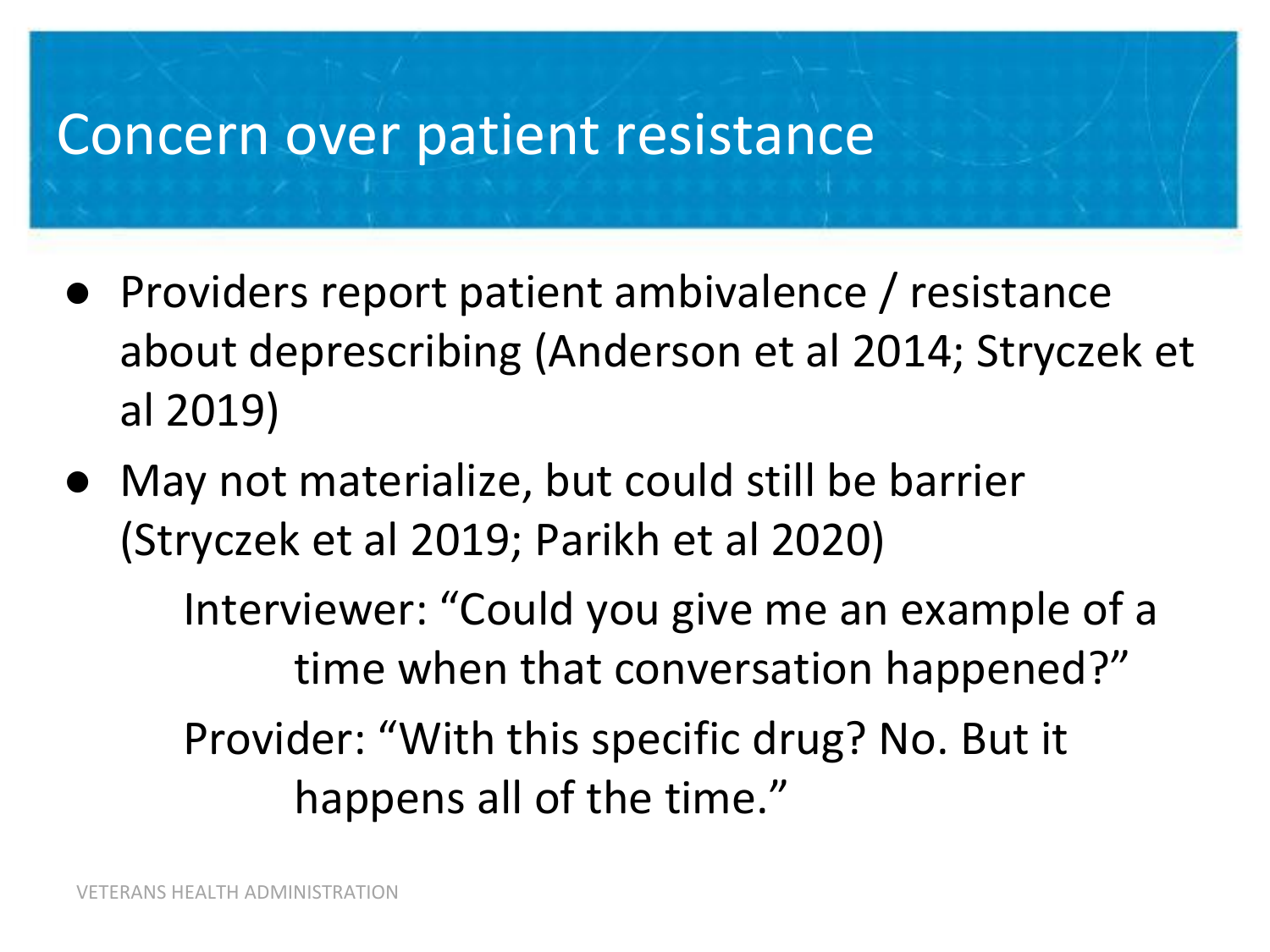# Heuristics & routines

- Overuse requires overcoming
	- Individual-level heuristics/habits/mental models
	- Organizational-level routines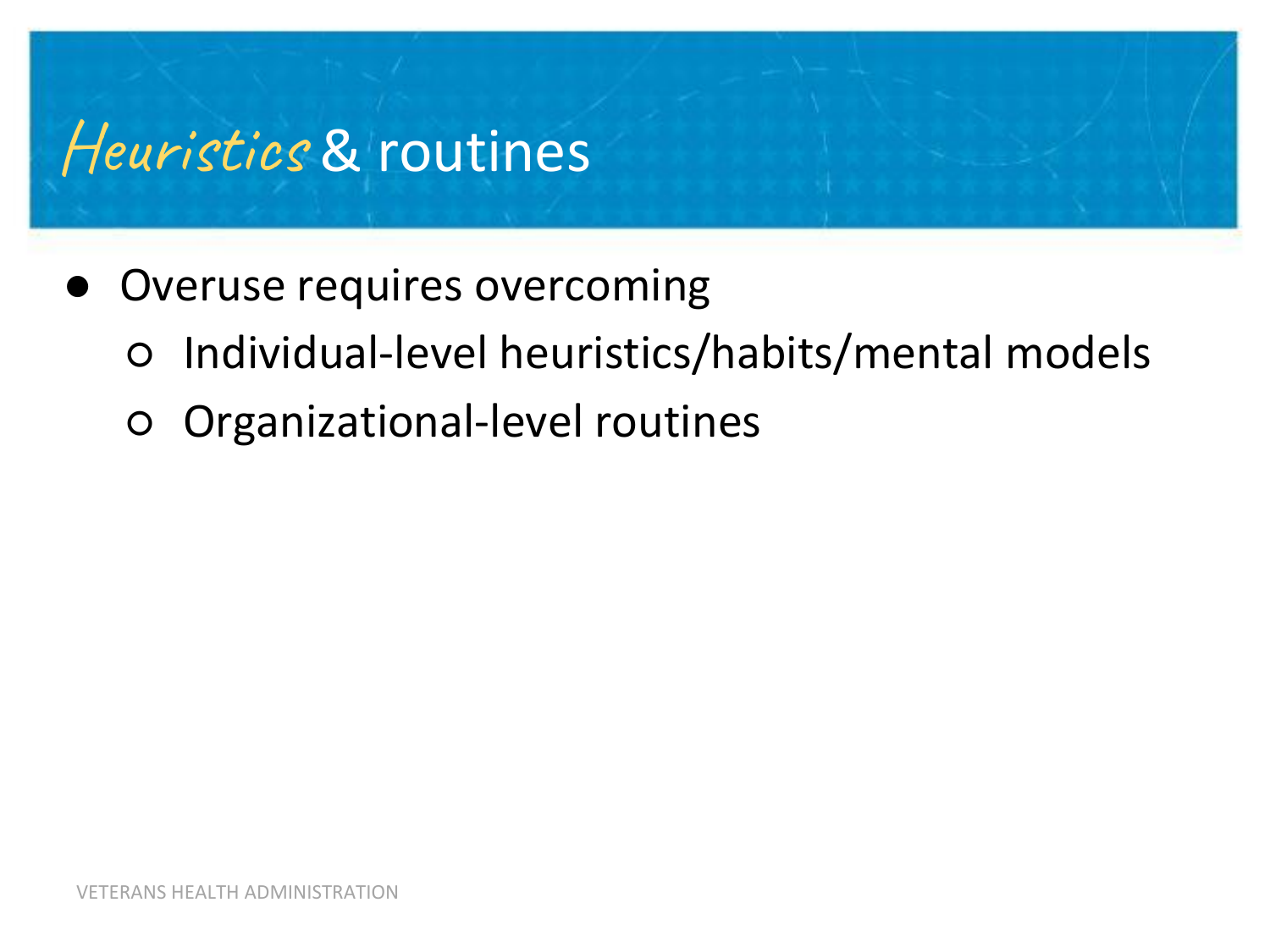# Existing heuristics & routines

- Much of our behavior driven by heuristics (Kanneman 2008)
	- System 1: fast, efficient, intuitive, based on learned mental models, subconscious, (largely) automatic System 2: slow, effortful, reflective, conscious, deliberate & (potentially) corrective
- Most behavior system 1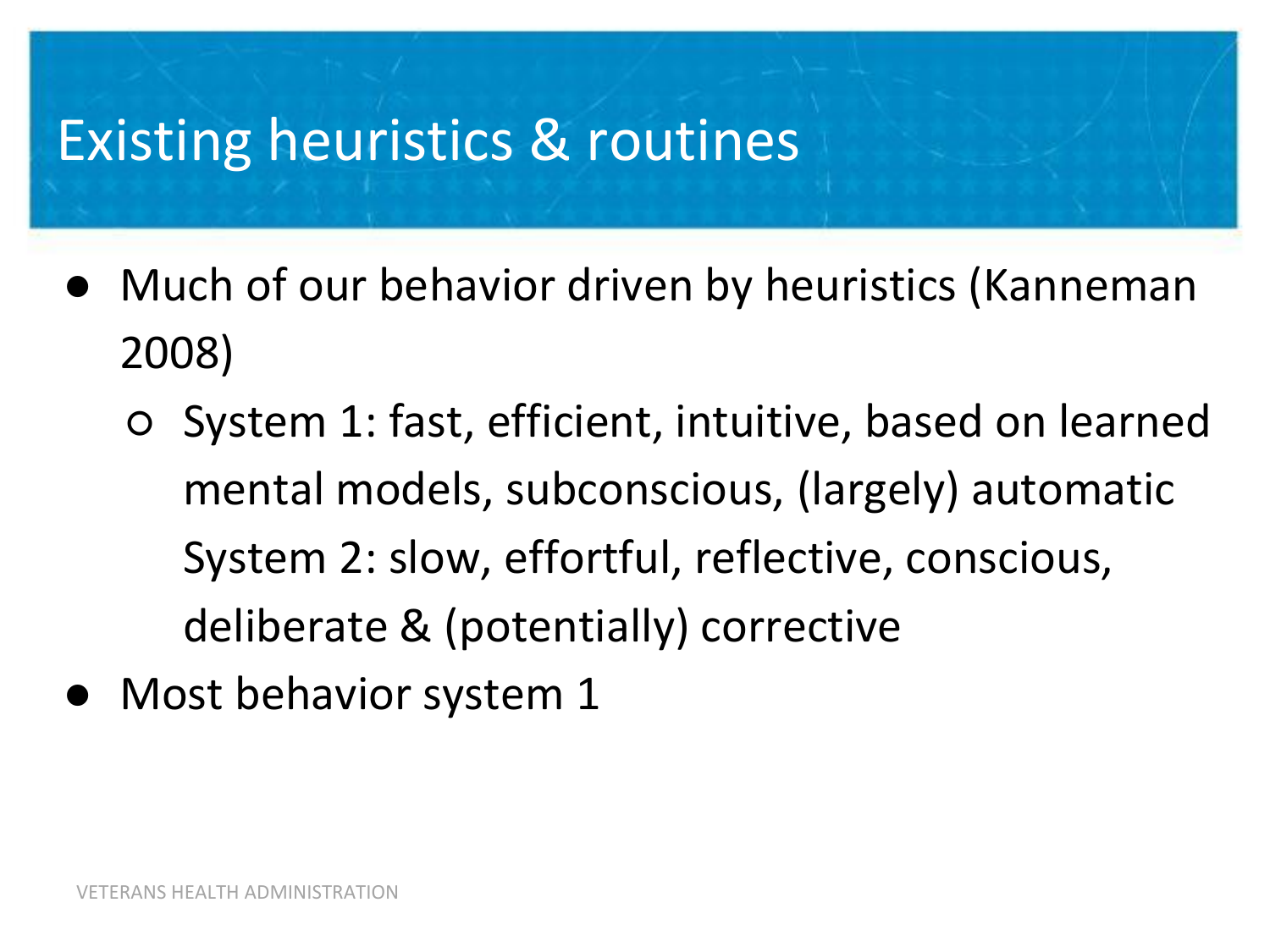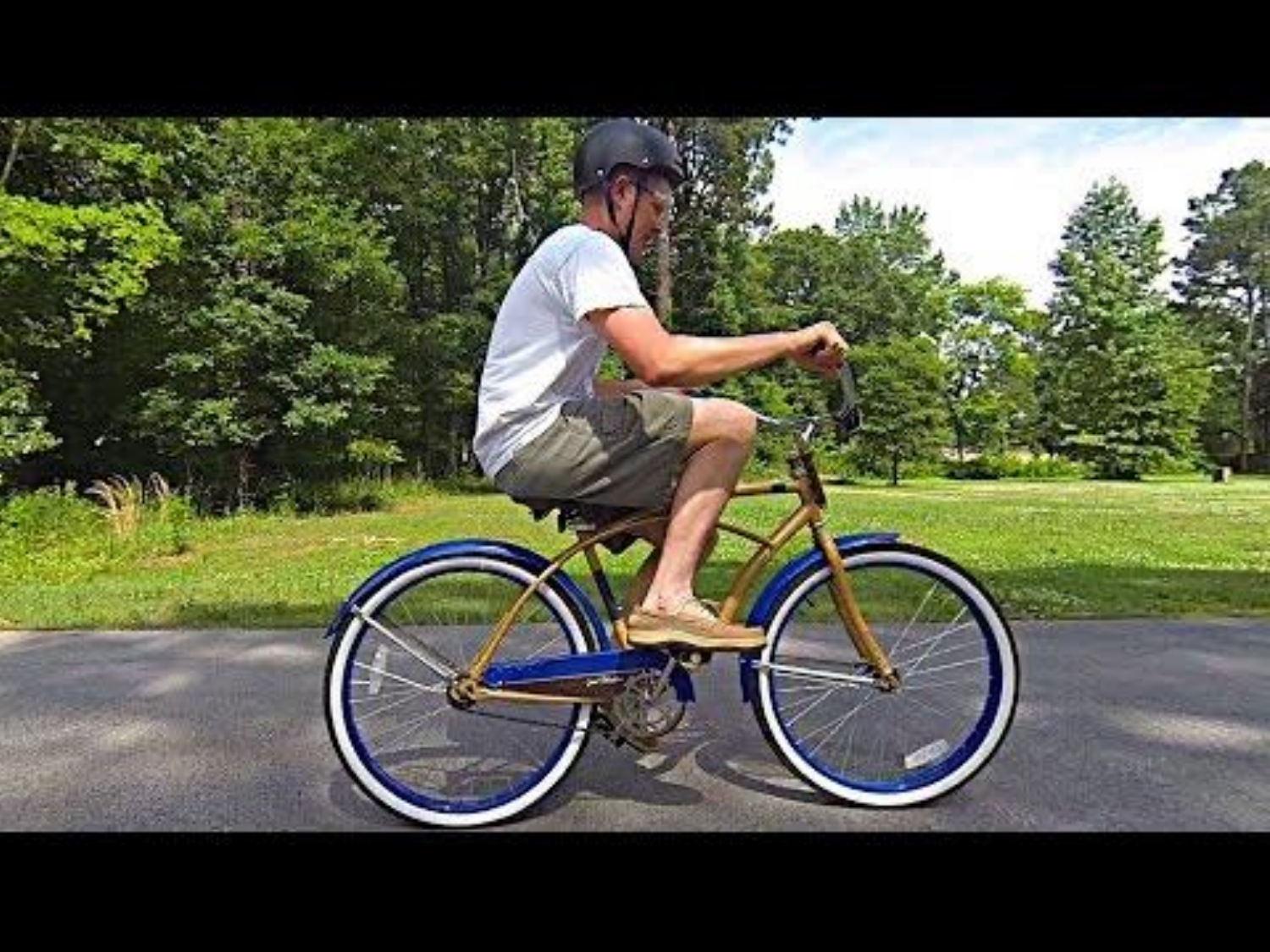# De-implementation = suppressing heuristics

- De-implementation = learning new heuristics & unlearning old heuristics
- Volume/complexity of knowledge exceeds our capacity to retain
	- Guidelines have become more complex;
	- We use heuristics to deal with complexity; we fall back on defaults
	- Organizational routine is analogous (Fiol & O'Connor 2017a, 2017b)

NS HEALTH ADMINISTRATION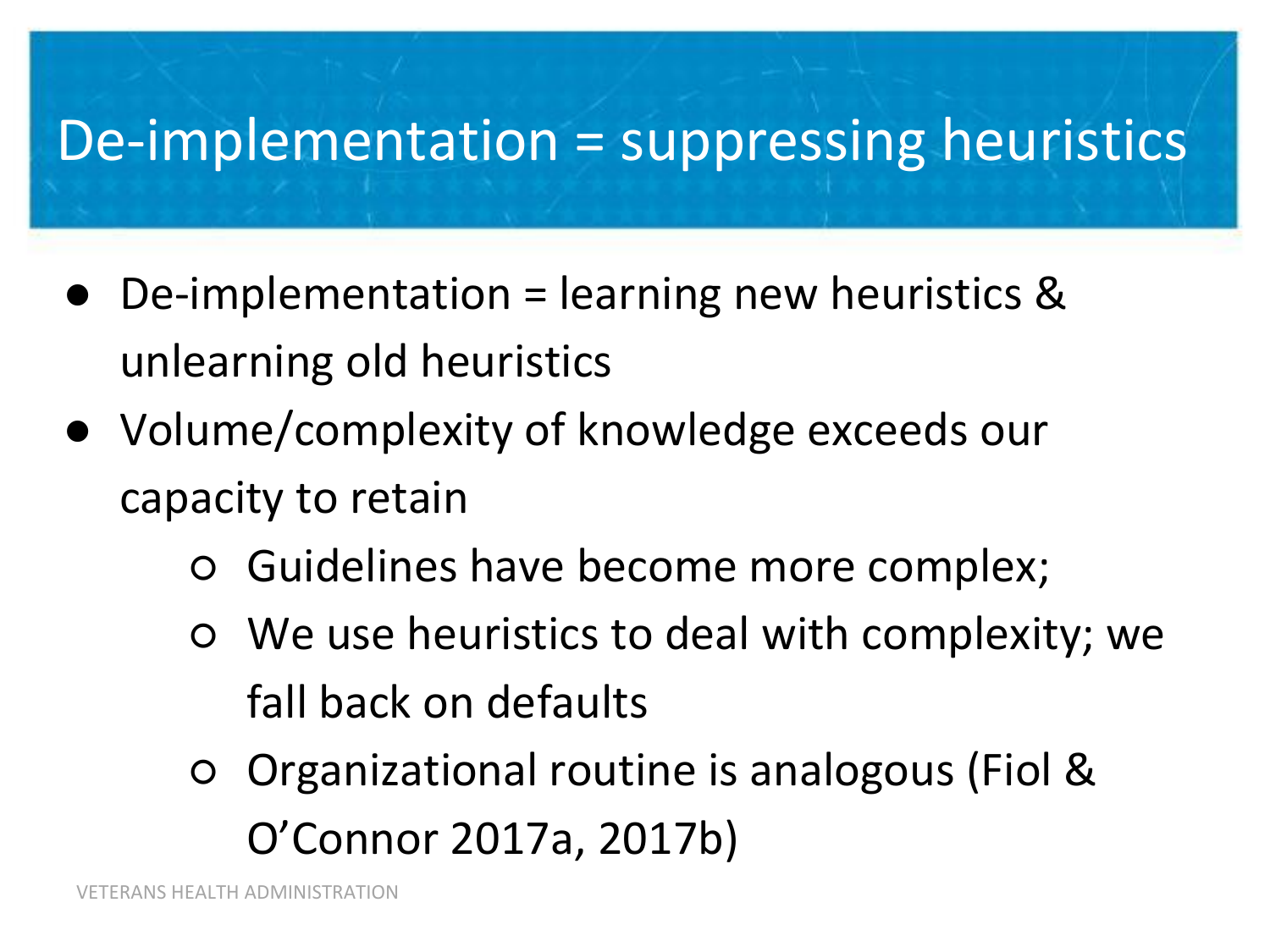# Routines are organizational analog





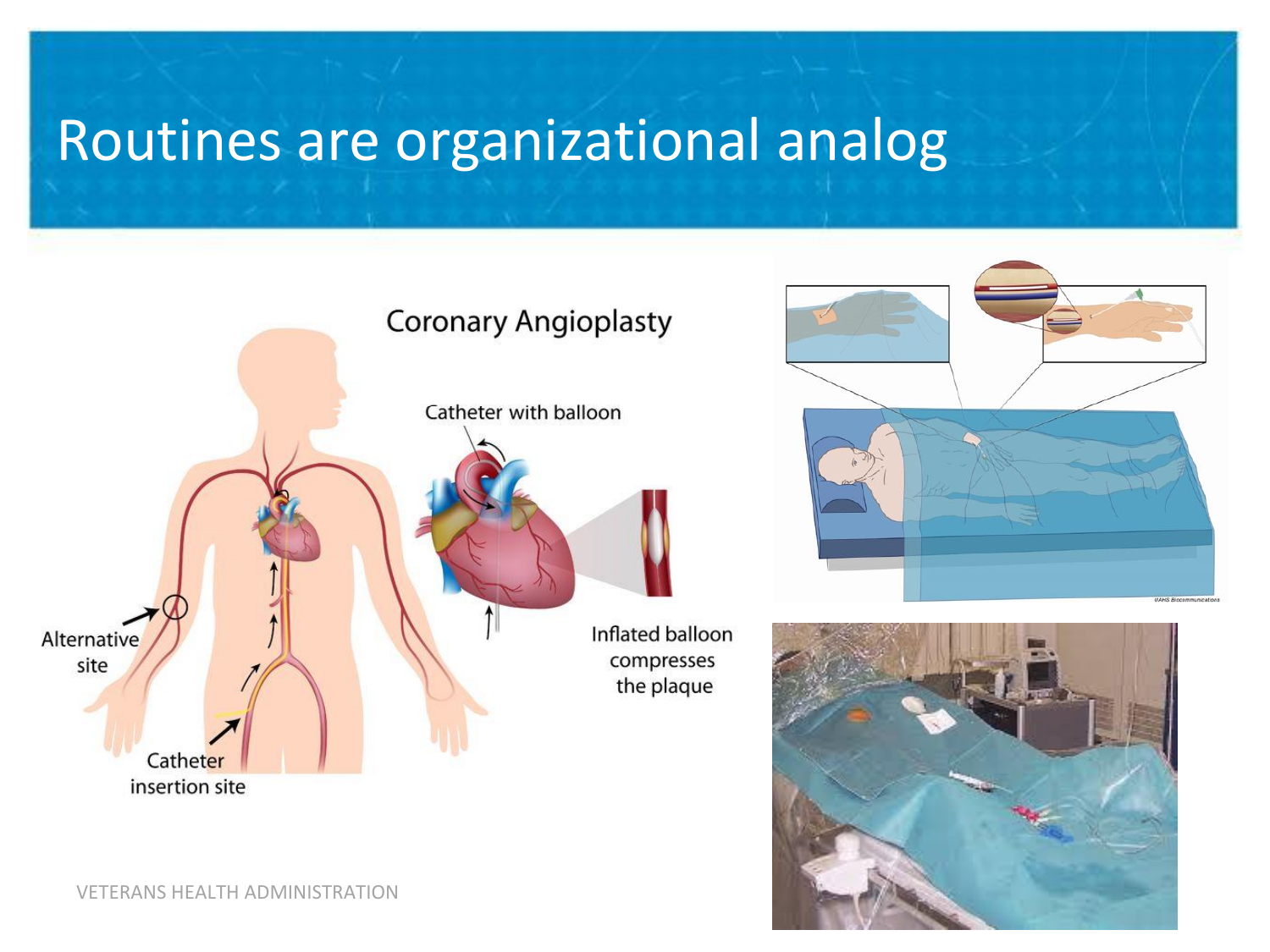# (Underlying) Cause - Knowledge expires

- Continual evolution of knowledge: The half-life of facts
- Much of what we know to be true today will turn out to be inaccurate or false
	- Episiotomy
	- Pre-frontal lobotomy for anxiety, terminal cancer
	- Radical mastectomy
	- PCI for angina
- Half life of facts in surgery calculated to be

ERANS HEALTH ADMINISTRATION 47 years (Hall et al, 1997)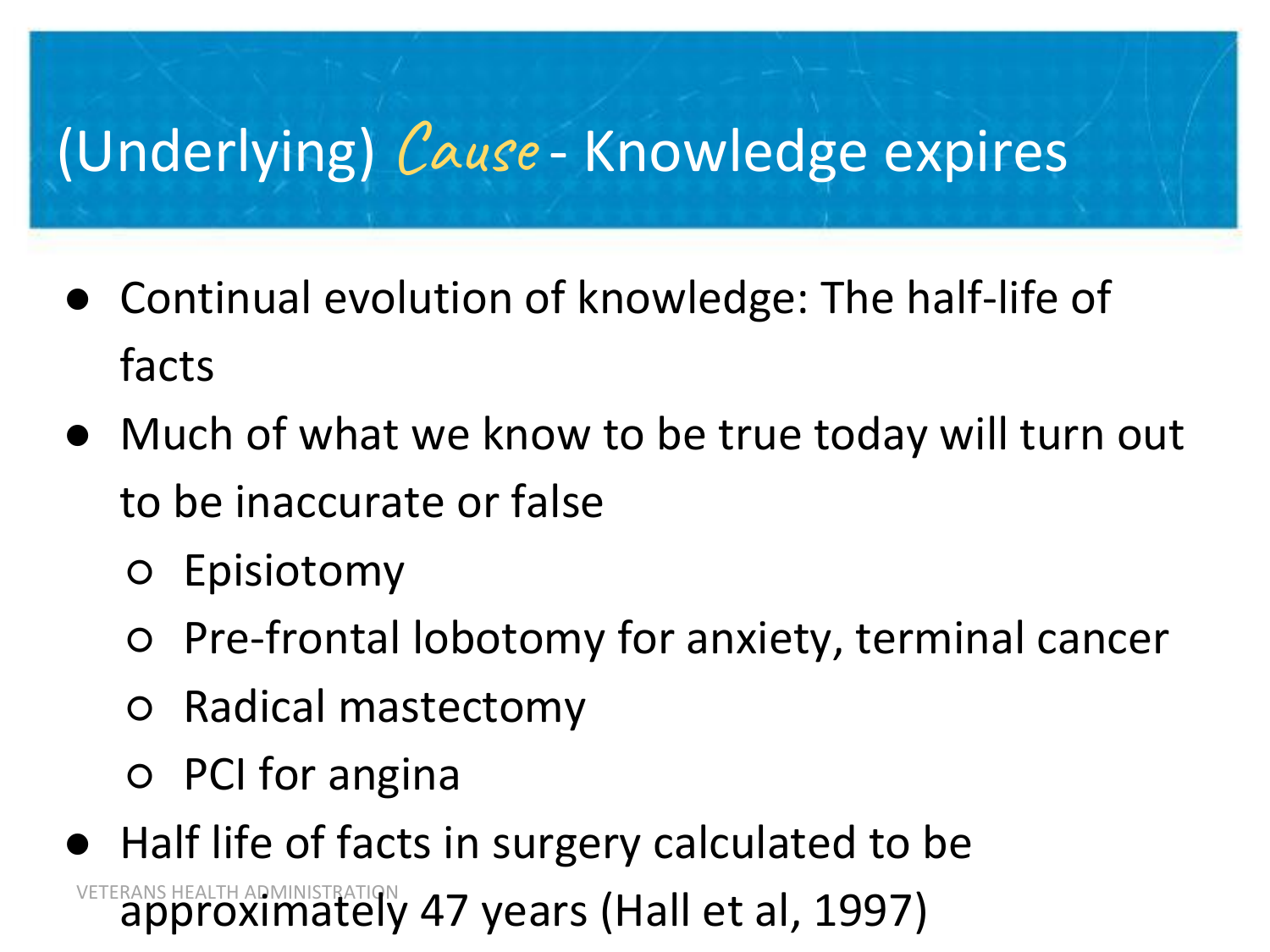# (Underlying) Cause - Brandolini's Law

- A.K.A. the *bullshit asymmetry principle*
- "...the amount of energy needed to refute bullshit is an order of magnitude bigger than that needed to produce it." (Williamson 2016)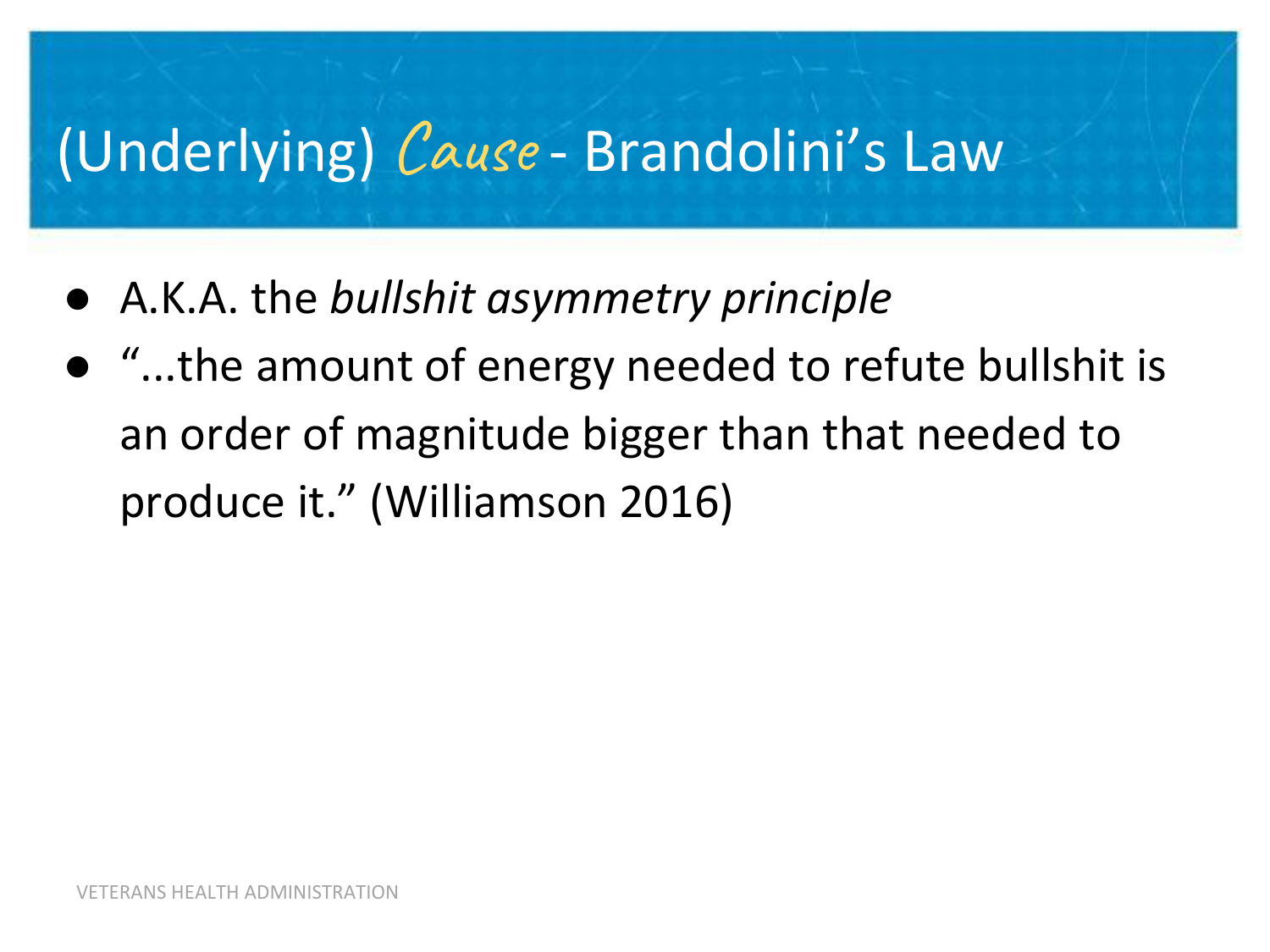# Learning Healthcare System

- Setting expectation knowledge will change; is normal
- Creating systems for re-evaluating practices
	- Embedded research (Damschroder et al, in press)
	- Lessons from combatting groupthink, e.g., formalizing counter-argument (Janis 2008)
- May need a higher bar for accepting findings
- Creativity/innovation through automaticity (Lemov 2012)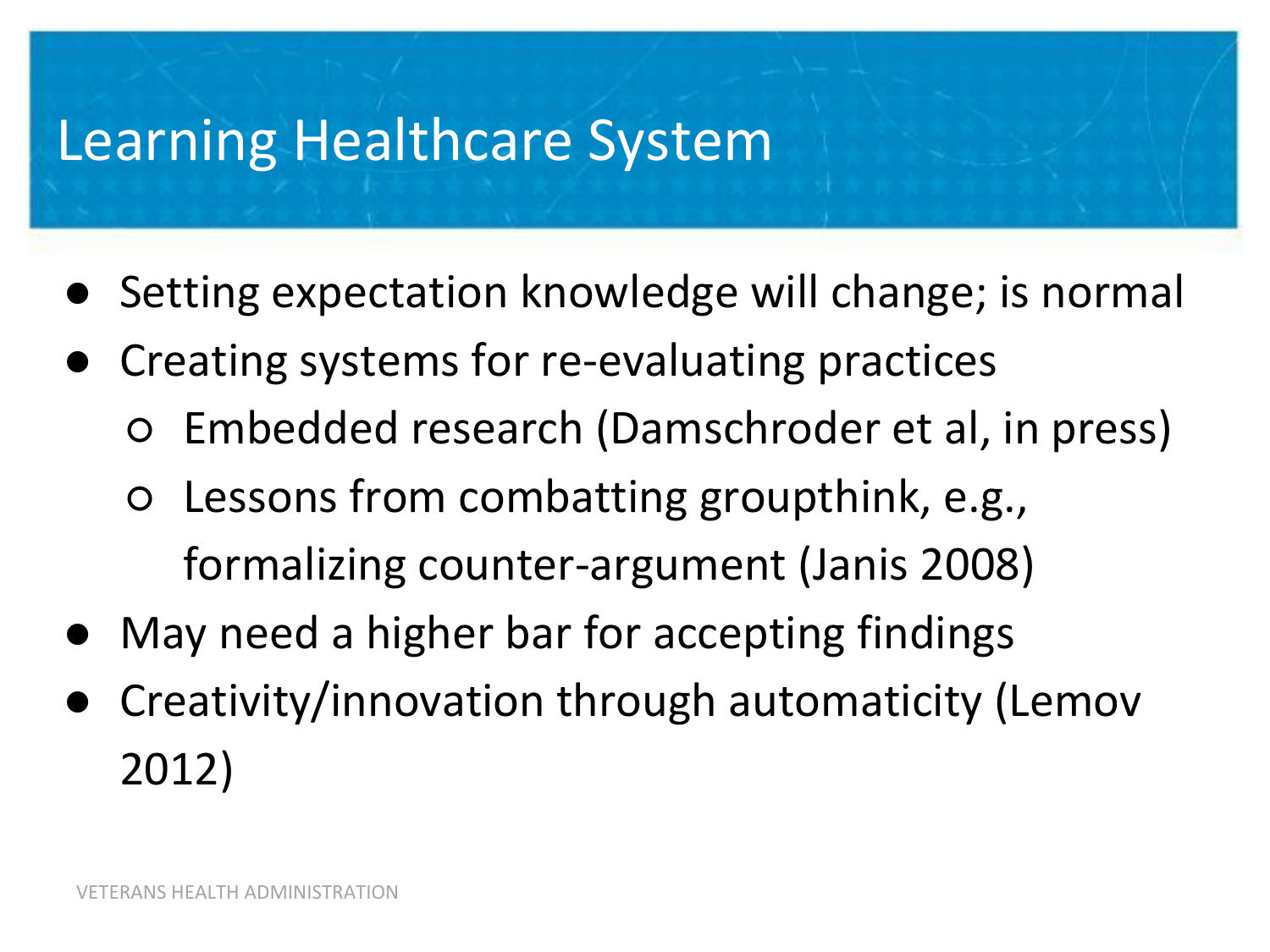# Why it matters

- Taking into account unintended consequences ○ Anticipating; measuring; strategies to mitigate
- Heuristics/routines
	- Taking into account systems that need to change around the clinician
	- Creating space for unlearning
- Learning Healthcare System
	- Presenting/thinking about overuse differently
	- Structures, e.g., embedded research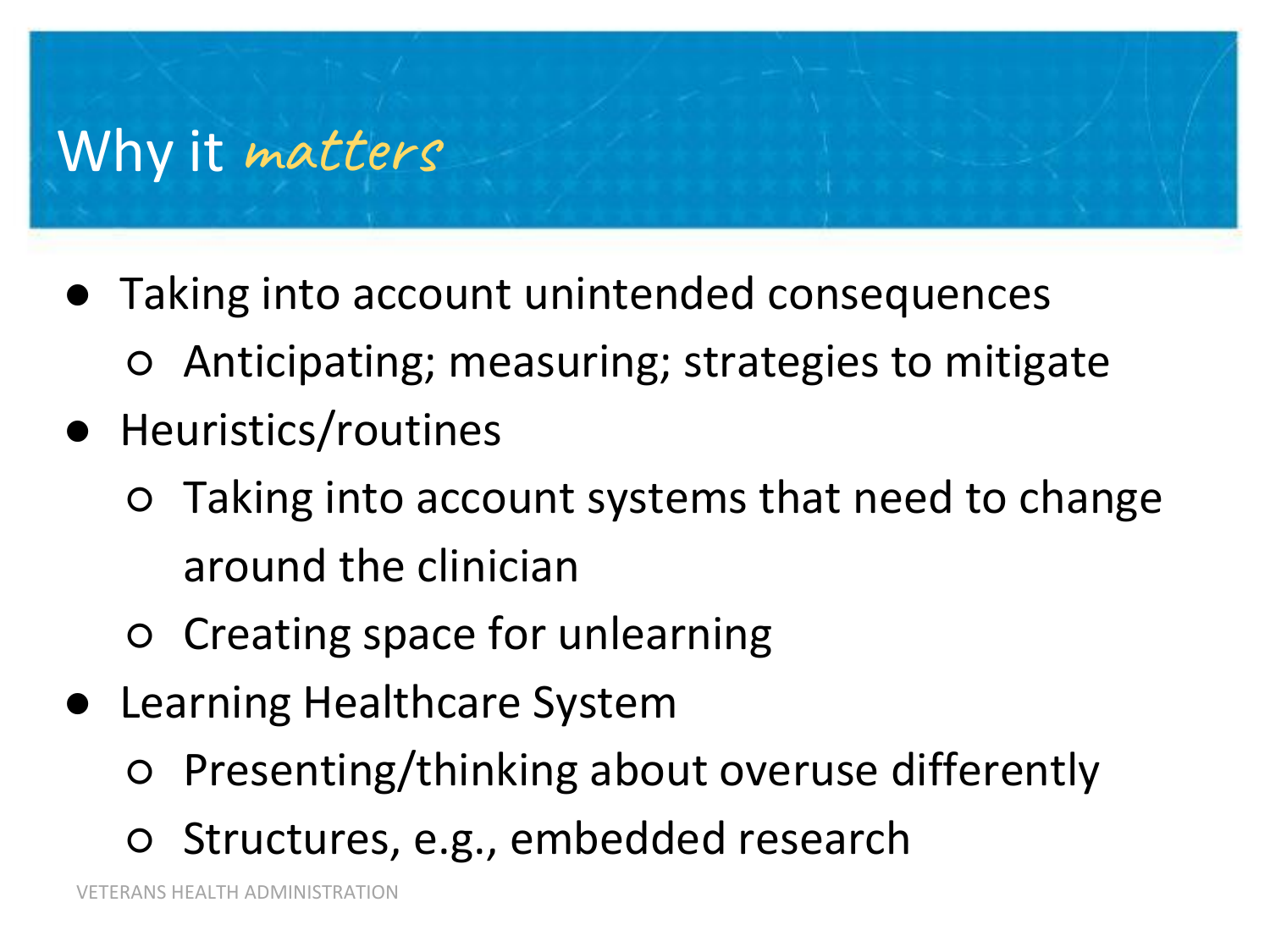

#### **THANK YOU**  For further questions: [christian.helfrich@va.gov](mailto:christian.helfrich@va.gov)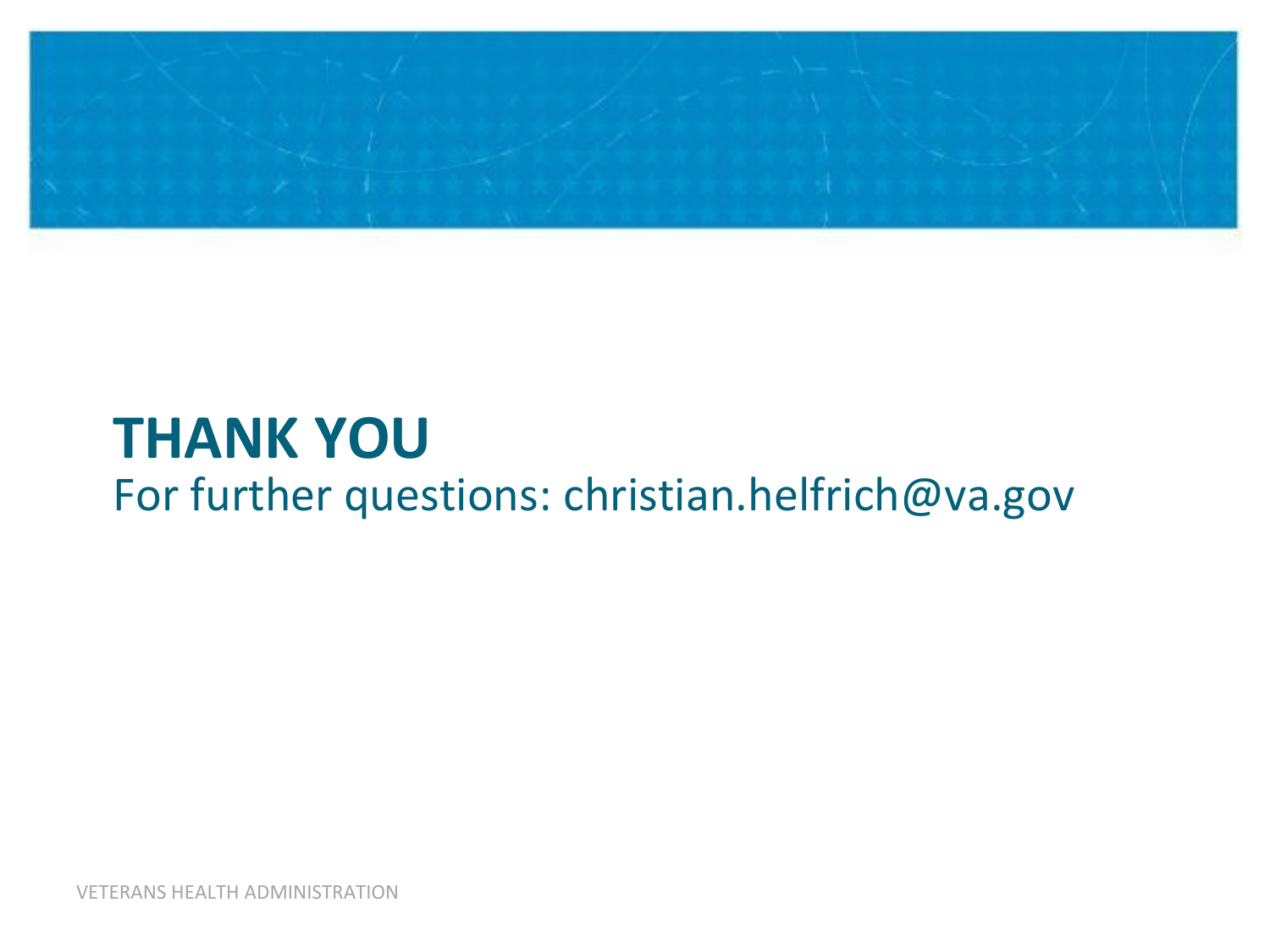

- Ailabouni, N. J., Nishtala, P. S., Mangin, D., & Tordoff, J. M. (2016). Challenges and enablers of deprescribing: a general practitioner perspective. PloS One, 11(4), e0151066.
- Bokhof, B., & Junius-Walker, U. (2016). Reducing polypharmacy from the perspectives of general practitioners and older patients: a synthesis of qualitative studies. Drugs & Aging, 33(4), 249- 266.
- Colla, C. H., Mainor, A. J., Hargreaves, C., Sequist, T., & Morden, N. (2017a). Interventions aimed at reducing use of low-value health services: a systematic review. Medical Care Research and Review, 74(5), 507-550.
- Colla, C. H., & Mainor, A. J. (2017b). Choosing Wisely Campaign: Valuable For Providers Who Knew About It. But Awareness Remained Constant, 2014–17. Health Affairs, 36(11), 2005-2011.
- Fiol CM, O'Connor EJ. Unlearning established organizational routines–Part II. The Learning Organization. 2017a Feb 6;24(2):82-92.
- Fiol M, O'Connor E. Unlearning established organizational routines–part I. The Learning Organization. 2017b Jan 9;24(1):13-29.
- Helfrich, C. D., Rose, A. J., Hartmann, C. W., Bodegom-Vos, L., Graham, I. D., Wood, S. J., ... & Au, D. H. (2018). How the dual process model of human cognition can inform efforts to de-implement ineffective and harmful clinical practices: A preliminary model of unlearning and substitution. Journal of evaluation in clinical practice.
- Hoffmann, T. C., & Del Mar, C. (2017). Clinicians' expectations of the benefits and harms of treatments, screening, and tests: a systematic review. JAMA internal medicine, 177(3), 407-419.
- Janis, I. L. (2008). Groupthink. *IEEE Engineering Management Review*, *36*(1), 36.
- Kahneman, D. (2011). Thinking Fast and Slow. Farrar, Straus and Giroux: New York, NY. ISBN: 9780141033570
- Kale, M. S., Bishop, T. F., Federman, A. D., & Keyhani, S. (2013). Trends in the overuse of ambulatory health care services in the United States. JAMA internal medicine, 173(2), 142-148.
- Keyhani, S., Falk, R., Bishop, T., Howell, E., & Korenstein, D. (2012). The relationship between geographic variations and overuse of healthcare services: a systematic review. Medical care, 50(3), 257-261.
- Kluger AN, DeNisi A. The effects of feedback interventions on performance: a historical review, a meta‐analysis, and a preliminary feedback intervention theory. Psychol Bull. 1996;119(2):254‐284
- Lemov, D. (2012). Practice Perfect: 42 Rules for Getting Better at Getting Better. Josey-Bass: San Francisco, CA.
- Morgan, D. J., Brownlee, S., Leppin, A. L., Kressin, N., Dhruva, S. S., Levin, L., ... & Elshaug, A. G. (2015). Setting a research agenda for medical overuse. The BMJ, 351.
- Morgan, D. J., Dhruva, S. S., Coon, E. R., Wright, S. M., & Korenstein, D. (2018). 2017 Update on medical overuse: a systematic review. JAMA internal medicine, 178(1), 110-115.
- Niven, D. J., Mrklas, K. J., Holodinsky, J. K., Straus, S. E., Hemmelgarn, B. R., Jeffs, L. P., & Stelfox, H. T. (2015). Towards understanding the de-adoption of low-value clinical practices: a scoping review. BMC medicine, 13(1), 255.
- Norton, W. E., Kennedy, A. E., & Chambers, D. A. (2017). Studying de-implementation in health: an analysis of funded research grants. Implementation Science, 12(1), 144.
- Norton, W.E. and Chambers, D.A., 2020. Unpacking the complexities of de-implementing inappropriate health interventions. *Implementation Science*, *15*(1), pp.1-7.
- Parikh, T. J., Stryczek, K. C., Gillespie, C., Sayre, G. G., Feemster, L., Udris, E., ... & Helfrich, C. D. (2020). Provider anticipation and experience of patient reaction when deprescribing guideline discordant inhaled corticosteroids. *Plos one*, *15*(9), e0238511.
- Prusaczyk, B., Swindle, T. and Curran, G., 2020. Defining and conceptualizing outcomes for de-implementation: key distinctions from implementation outcomes. *Implementation Science Communications*, *1*, pp.1-10.
- Scott, I. A., Soon, J., Elshaug, A. G., & Lindner, R. (2017). Countering cognitive biases in minimising low value care. The Medical Journal of Australia, 206(9), 407-411.
- Scott, I. A. (2019). Audit‐based measures of overuse of medical care in Australian hospital practice. *Internal medicine journal*, *49*(7), 893-904.
- Shrank, W. H., Rogstad, T. L., & Parekh, N. (2019). Waste in the US health care system: estimated costs and potential for savings. *Jama*, *322*(15), 1501-1509.
- Stryczek, K., Lea, C., Gillespie, C., Sayre, G., Wanner, S., Rinne, S.T., Wiener, R.S., Feemster, L., Udris, E., Au, D.H. and Helfrich, C.D., 2020. De-implementing inhaled corticosteroids to improve care and safety in COPD treatment: primary care providers' perspectives. *Journal of General Internal Medicine*, *35*(1), pp.51-56.
- Van Bodegom-Vos, L., Davidoff, F., & Marang-van de Mheen, P. J. (2016). Implementation and de-implementation: two sides of the same coin?. BMJ Qual Saf, bmjqs-2016.
- Wang, V., Maciejewski, M. L., Helfrich, C. D., & Weiner, B. J. (2017, December). Working smarter not harder: Coupling implementation to de-implementation. In Healthcare. Elsevier.
- Williamson, P. (2016). Take the time and effort to correct misinformation. Nature, 540(7632), 171-171.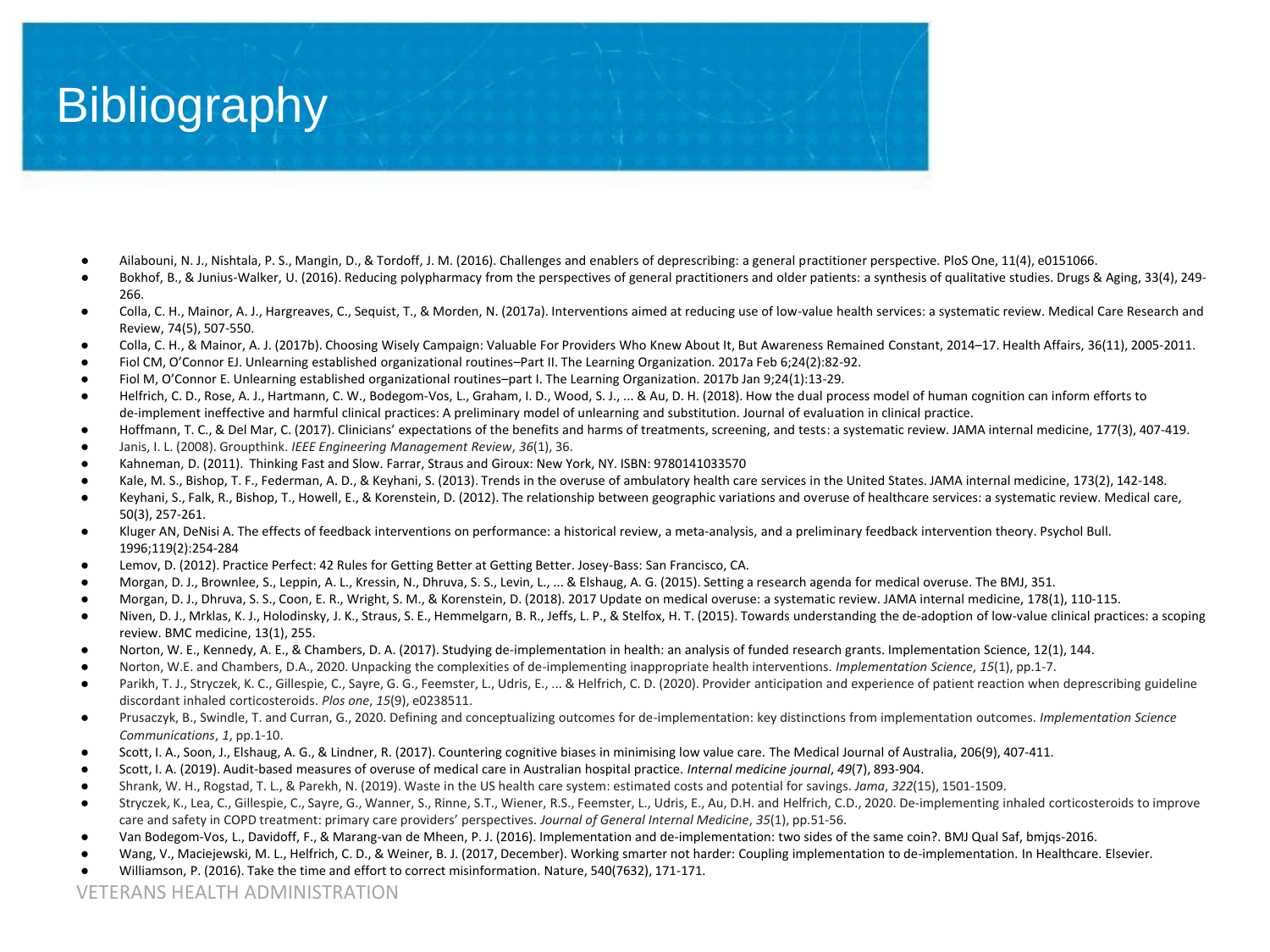#### Concern over patient resistance

- At same time, patients in US focus groups (Schleifer and Rothman 2012)
	- Awareness of potential for too many medications
	- Open to deprescribing medications
- Patients and caregivers oppose medication deprescription when: Perceived medically appropriate; feel benefit/lack of harm; had previous negative medication withdrawal (Reeves et al 2016)
- Strategies: Trial period; engage in dialogue (Parikh et al, 2020)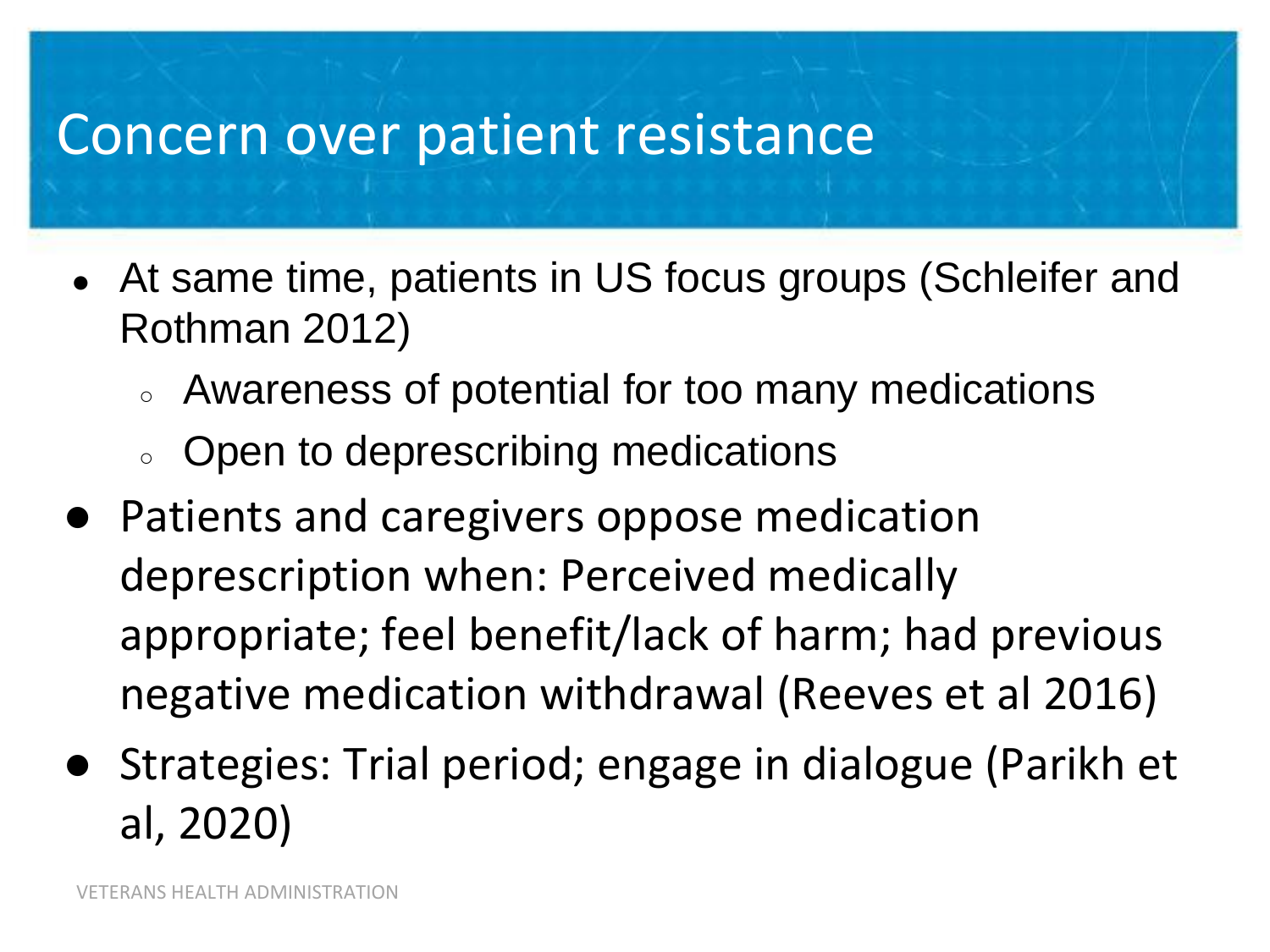#### Fragmented literature

 $\bullet$  43 terms (Niven et al, 2015;

Gnjidic & Elshaug 2015)

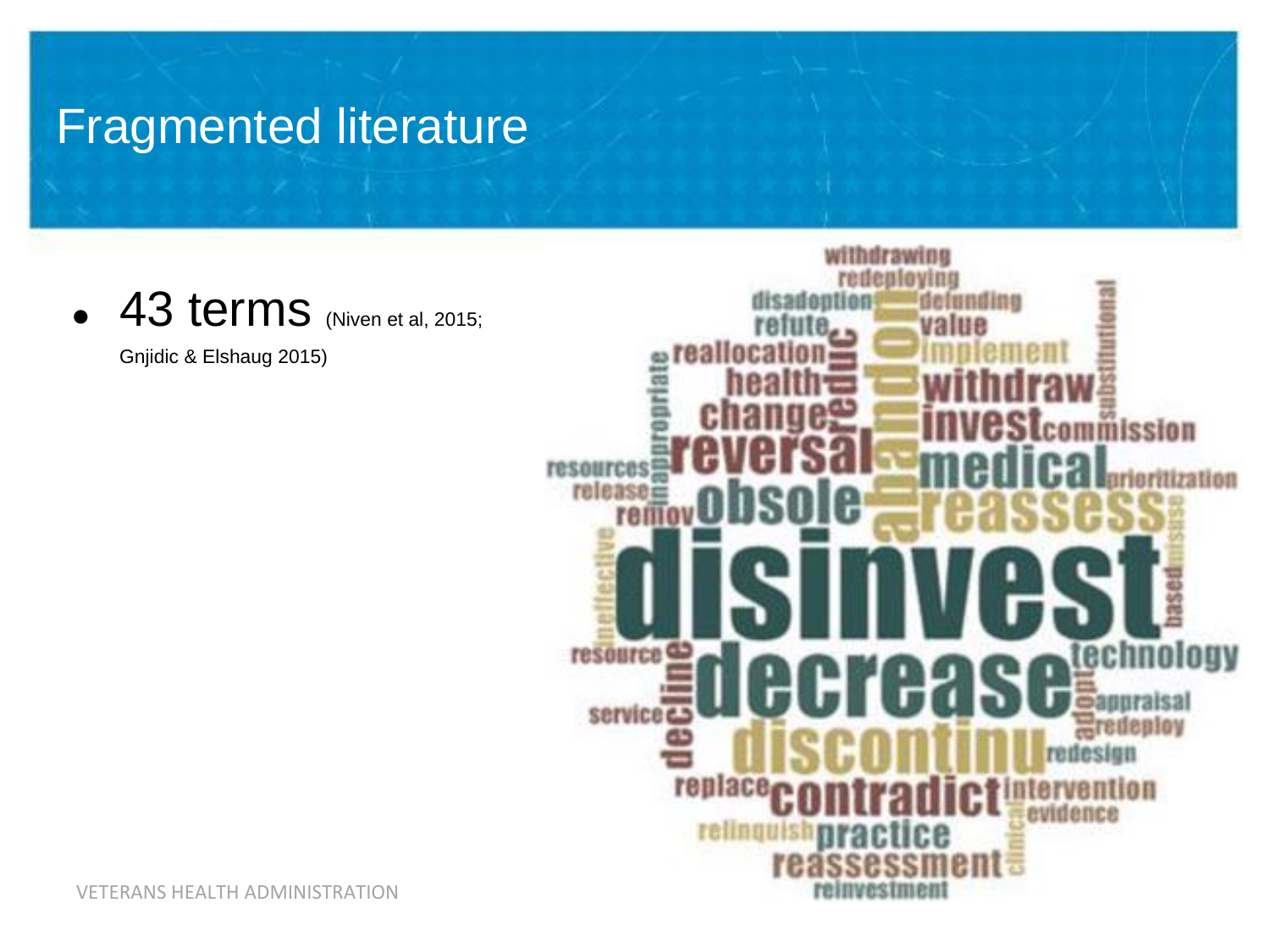# Challenges of evidence-based knowledge

- Half life of facts in surgery estimated to be approximately 45 years (Hall & Platell, 1997)
	- "5 years ago it was suggested that: prefrontal lobotomy usefully altered patients' reactions so that "no anxiety, fear, or concern over their impending death from cancer was manifest"[3];
	- Tin primary malignant hypertension the malignant phase may disappear" after lumbodorsal sympathectomy[4];
	- and, the detection of a gastric ulcer was "a strong indication for immediate operation"[5]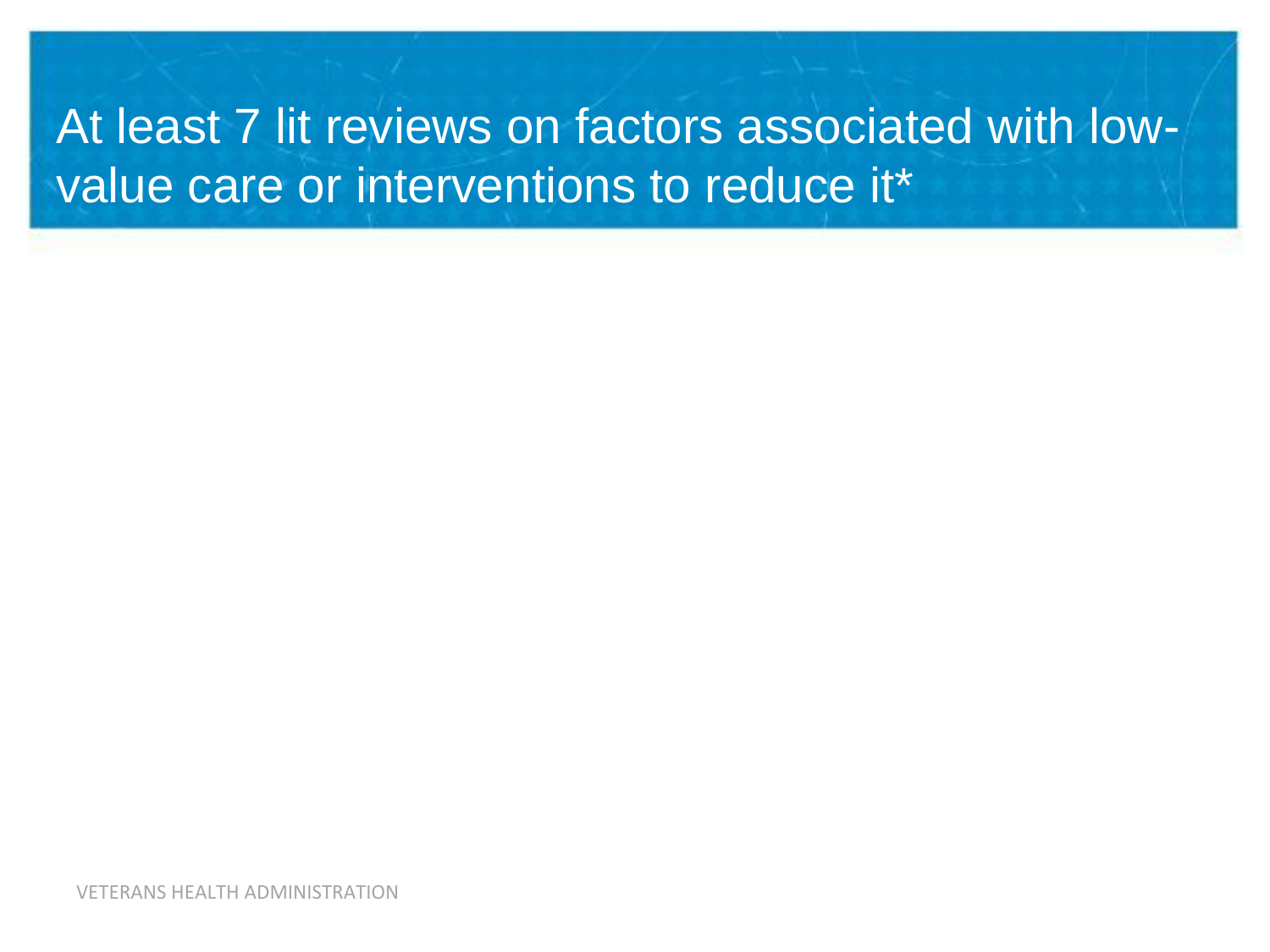- Systems of care, e.g., HMO vs. fee-based, and lowvalue care (Keyhani et al 2013)
- Not associated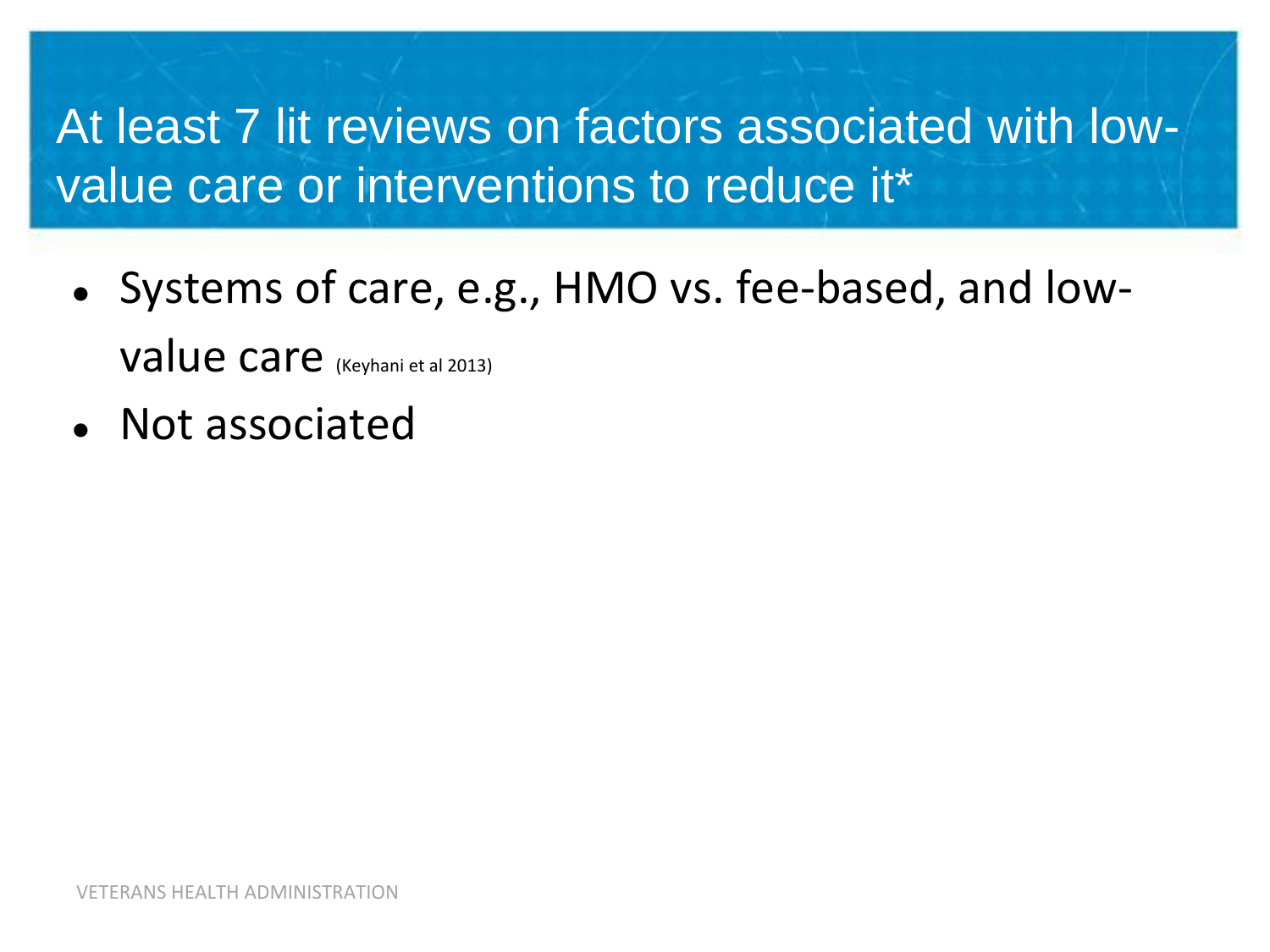- Scoping review: 44 articles on facilitating; on 2 on Sustaining (Niven et al 2015)
- 30% on Dx de-implement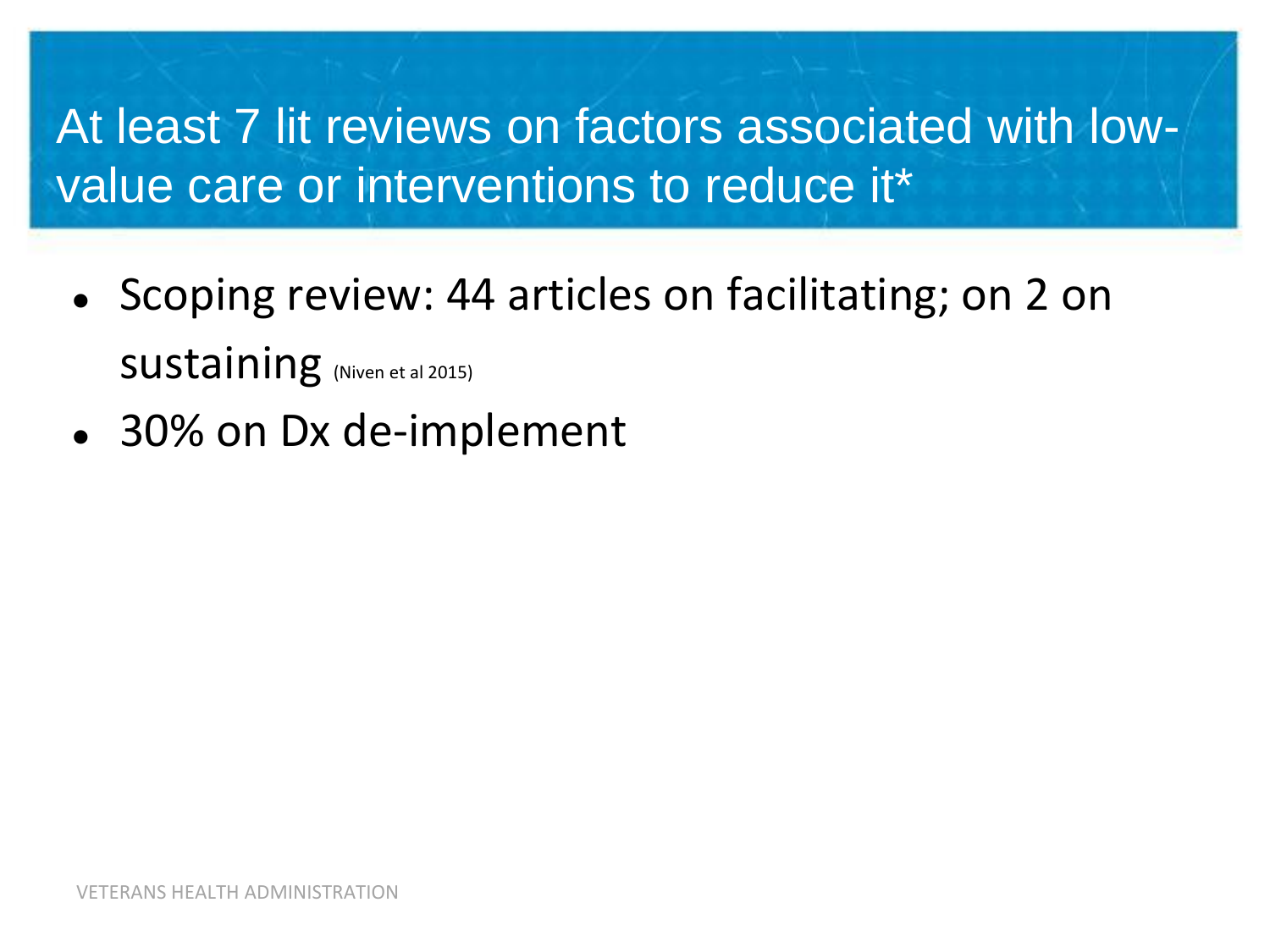- interventions (Colla et al 2017a) • Systematic review of supply vs. demand-side
- 84 studies tested intervention effectiveness
- Most effective (by number):
	- Clinical decision support;
	- Multicomponent
	- Provider education & patient education;
- $\cdot$  56% targeted meds vs. 12% radiology & 10% labs/path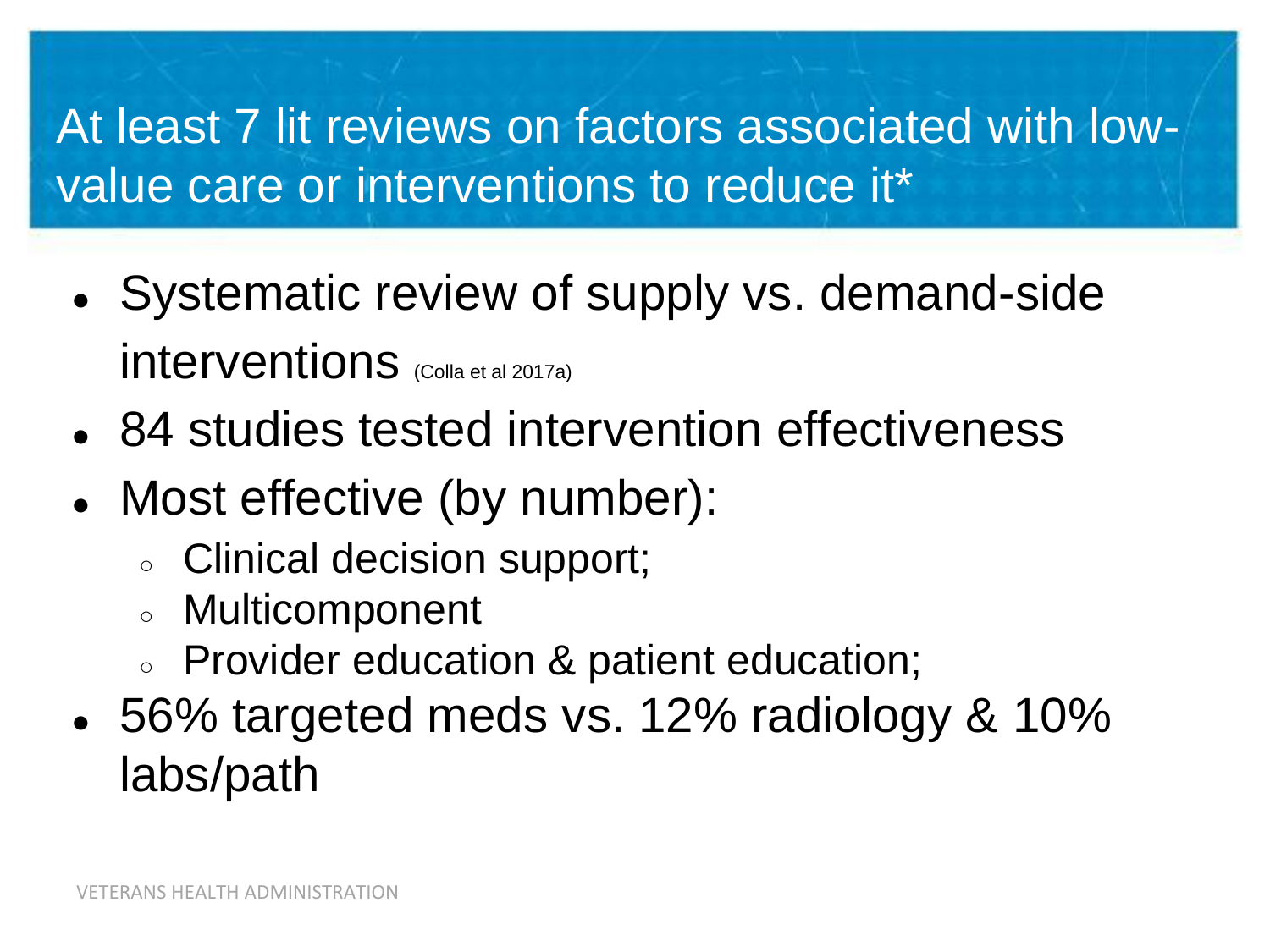- Narrative review on cognitive bias & overuse  $(S_{\text{coott et al.}})$ 2017)
- Small number  $(n=5)$  on behavioral nudges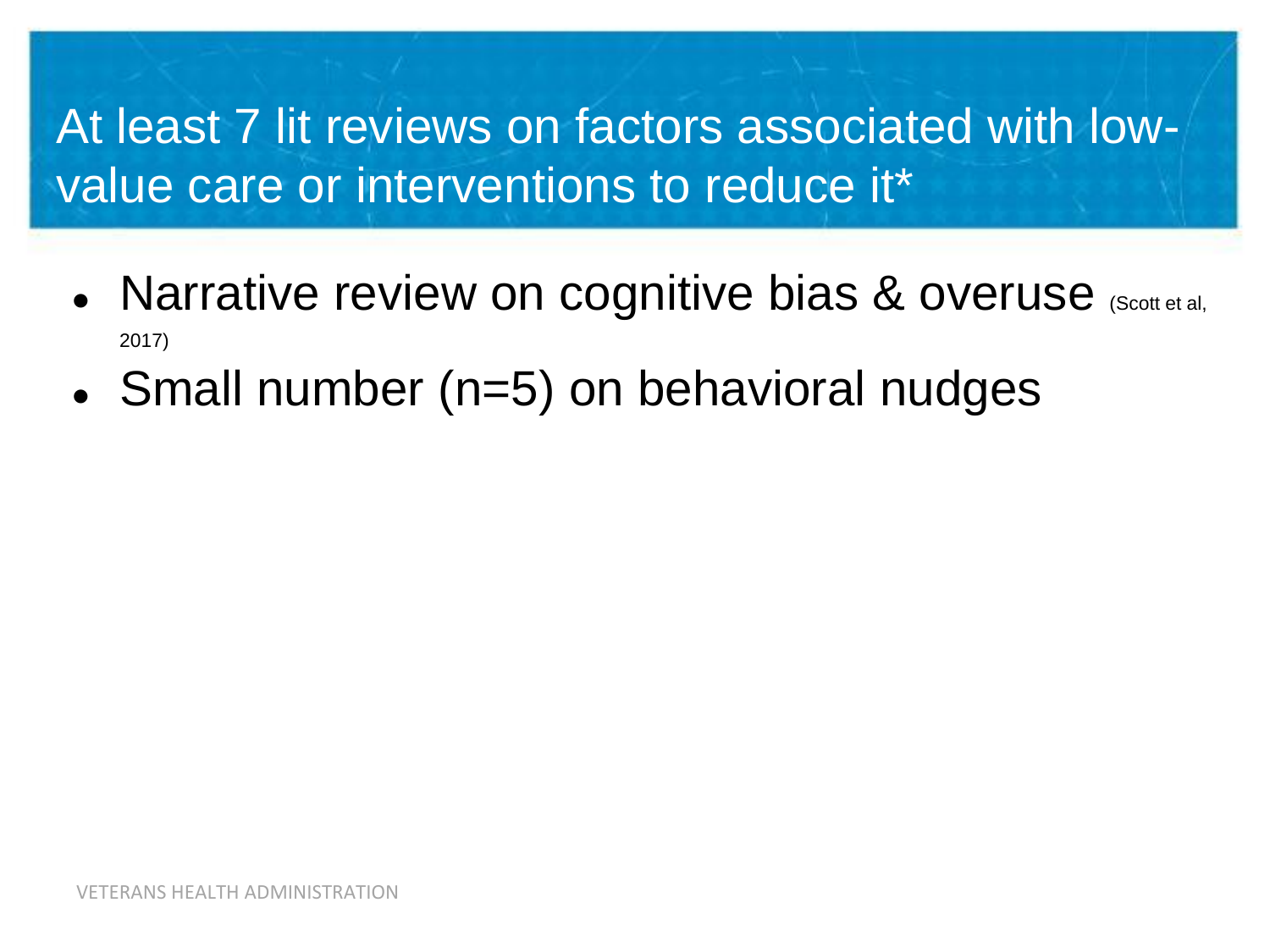

"Properly speaking, there is no certainty; there are only people who are certain." **CHARLES RENOUVIER, ESSAIS DE** CRITIQUE GÉNÉRALE"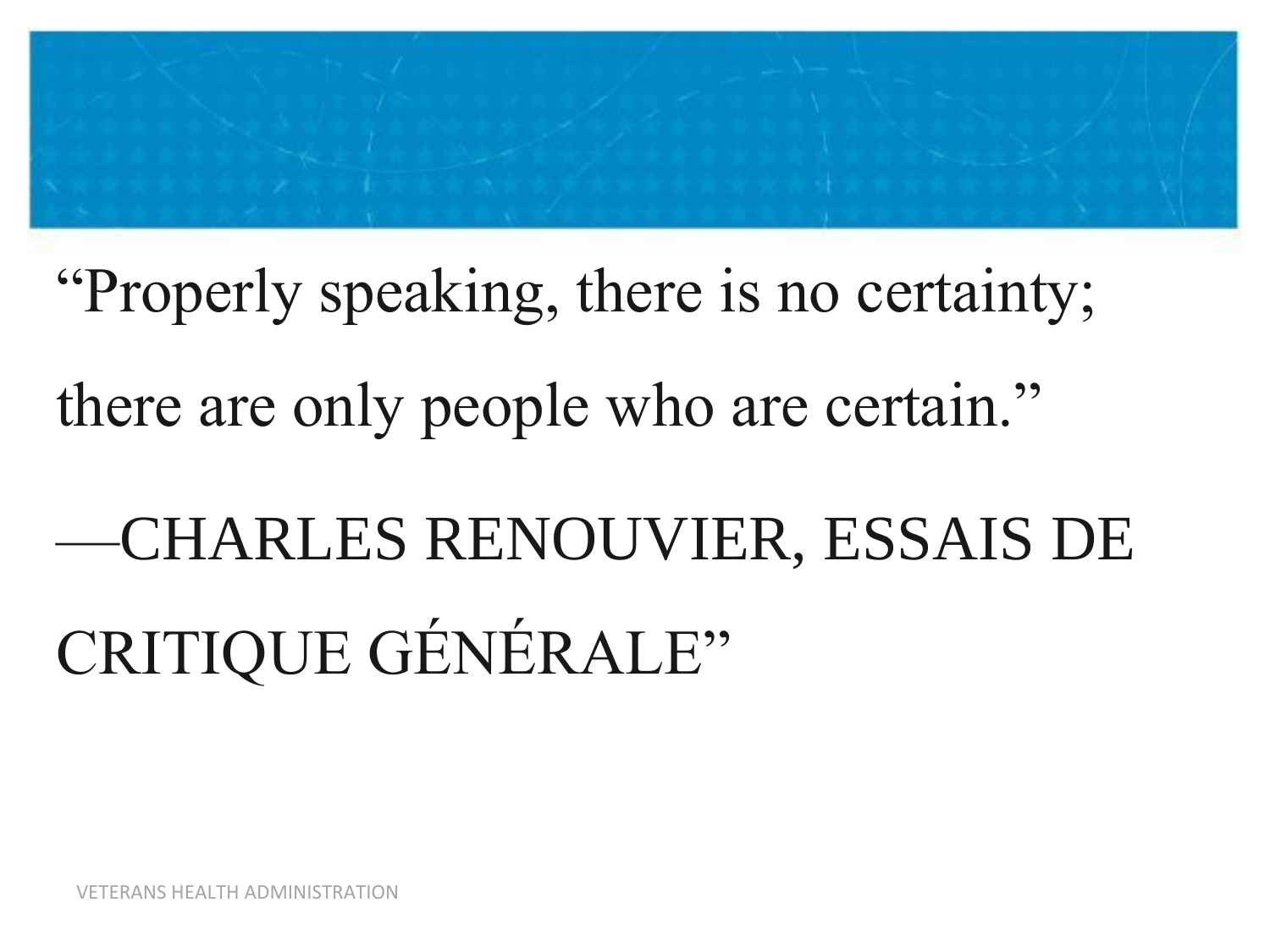

[To be positive is to be mistaken at the top of](https://www.azquotes.com/quote/26718)  one's voice.

--Ambrose Bierce